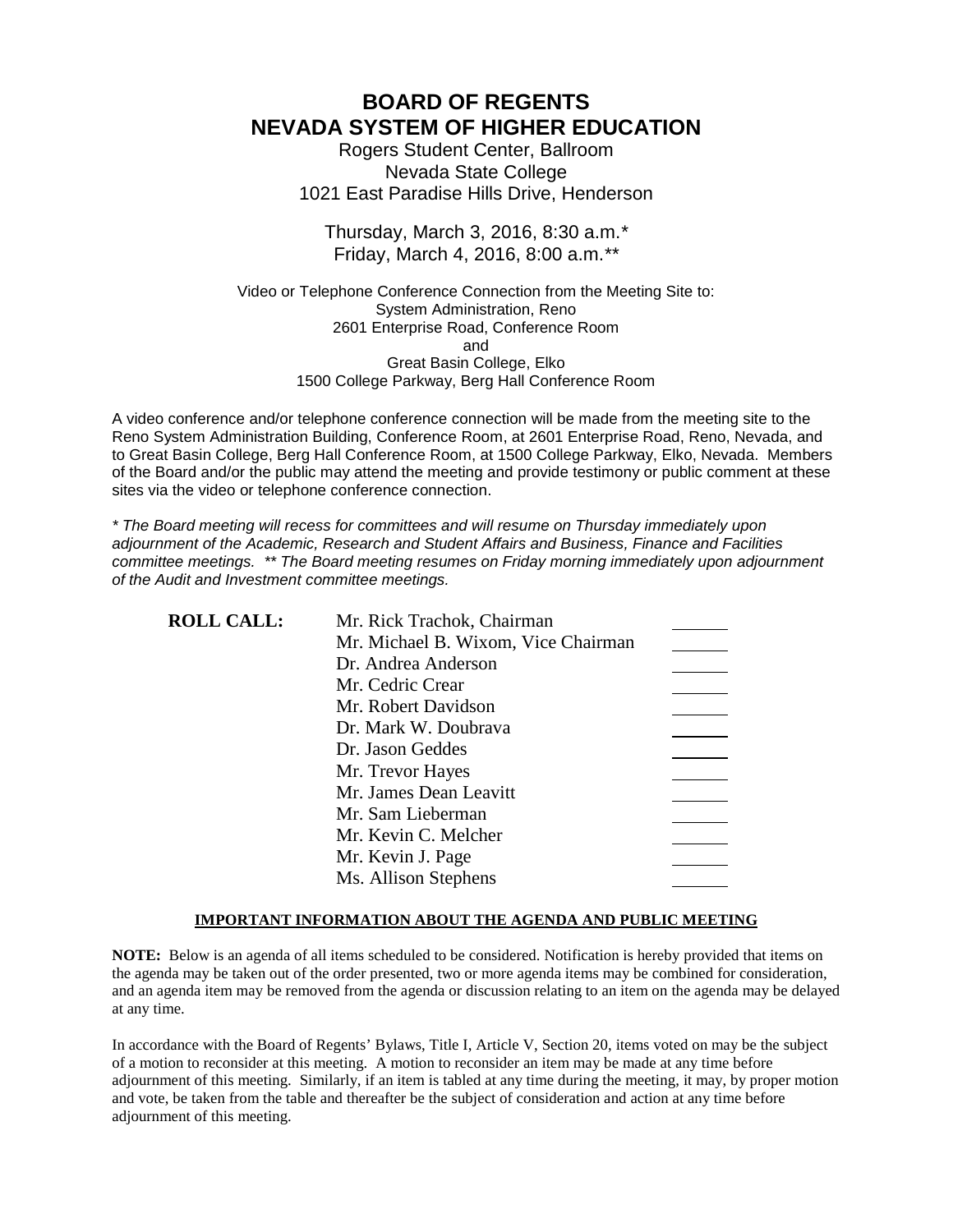The Board of Regents, at its regularly scheduled meetings, meets concurrently with its committees (Academic, Research and Student Affairs; Business, Finance and Facilities; Audit; Investment; Cultural Diversity and Title IX Compliance; and Health Sciences System). The Board's committee meetings take place in accordance with the agendas published for those committees. Regents who are not members of the committees may attend the committee meetings and participate in the discussion of committee agenda items. However, action items will only be voted on by the members of each committee, unless a Regent is temporarily made a member of that committee under Board of Regents' Bylaws, Title 1, Article VI, Section 6. The full Board of Regents will consider committee action items in accordance with the Board of Regents' agenda published for the current or for a subsequent meeting.

In accordance with the Board of Regents' Bylaws, Title I, Article V, Section 13, a quorum may be gained by telephone hookup.

Some agenda items are noted as having accompanying reference material. Reference material may be accessed on the electronic version of the agenda by clicking the reference link associated with a particular item. The agenda and associated reference material may also be accessed on the Internet by visiting the Board of Regents' website at:

### <http://system.nevada.edu/Nshe/index.cfm/administration/board-of-regents/meeting-agendas/>

Many public libraries have publicly accessible computer terminals. Copies of the reference material and any additional support materials that are submitted to the Board of Regents' Office and then distributed to the members of the Board of Regents after the mailing of this agenda but before the meeting, will be made available as follows: 1. Copies of any such materials are available at the Board of Regents' Office at 2601 Enterprise Road, Reno, Nevada and the Board of Regents' Office at 4300 South Maryland Parkway, Las Vegas, Nevada. A copy may be requested by calling Keri Nikolajewski at (702) 889-8426; 2. Copies of any such materials will also be available at the meeting site.

Reasonable efforts will be made to assist and accommodate physically disabled persons attending the meeting. Please call the Board Office at (775) 784-4958 in advance so that arrangements may be made.

# **CALL TO ORDER – ROLL CALL**

### **PLEDGE OF ALLEGIANCE**

### **1. INTRODUCTIONS AND CAMPUS UPDATES INFORMATION ONLY**

Chairman Rick Trachok will invite meeting participants to make introductions and will ask the presidents to provide campus-related updates on events that have occurred since the Board of Regents' last regular meeting.

*ESTIMATED TIME: 15 mins.*

## **2. INSTITUTIONAL STUDENT AND FACULTY INFORMATION ONLY PRESENTATIONS**

Chairman Rick Trachok requests that the President of the host institution introduce one student and one faculty member to discuss a topic of the host President's choosing to highlight current programs or activities of the institution.

*ESTIMATED TIME: 15 mins.*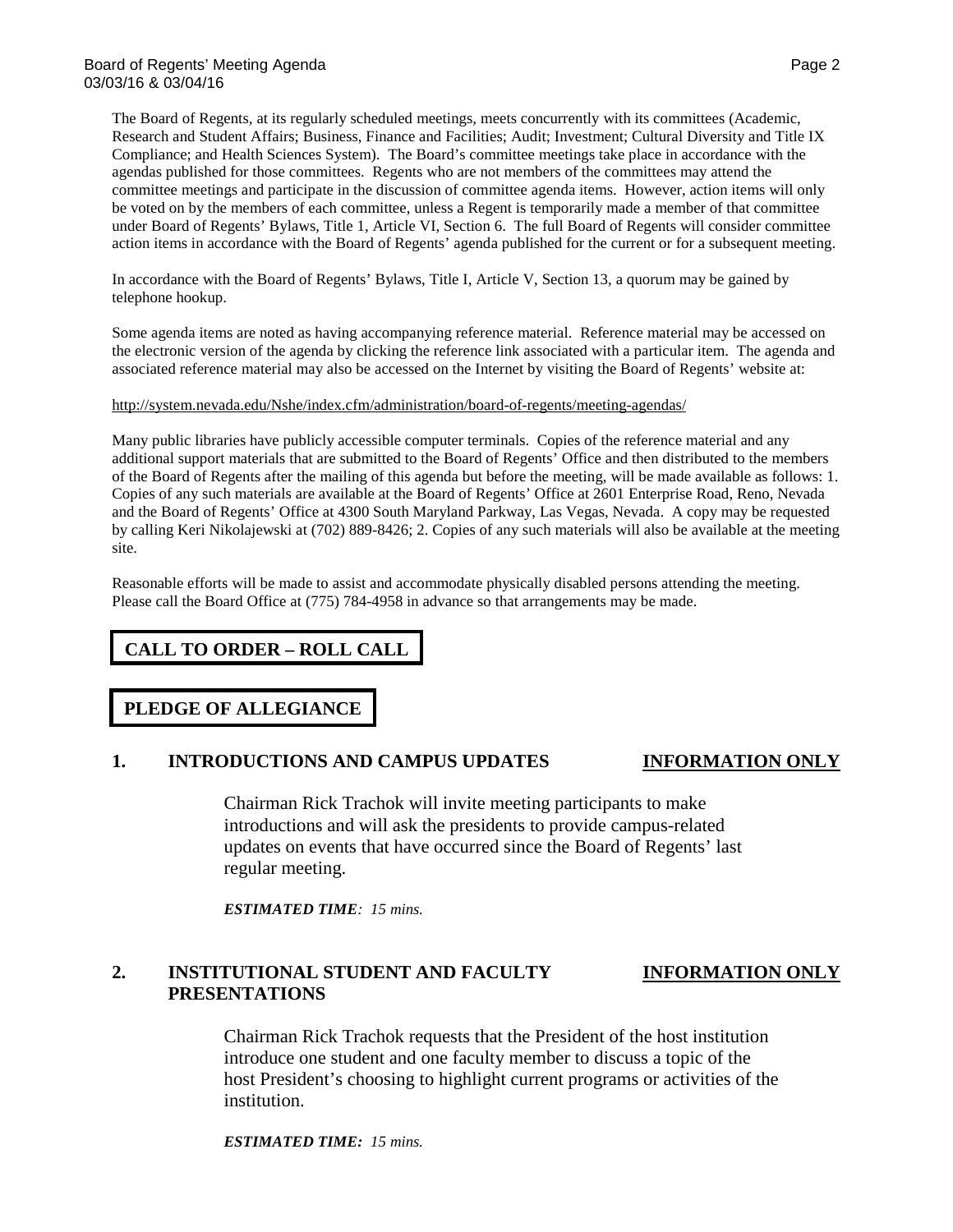## **COMMITTEE MEETINGS**

### **Thursday, March 3, 2016:**

Academic, Research and Student Affairs Committee, 9:00 a.m*. (Innovation Commons)* Business, Finance and Facilities Committee, 9:00 a.m. *(Ballroom)*

Cultural Diversity and Title IX Compliance Committee, 4:00 p.m. *(Innovation Commons)* Health Sciences System Committee, 4:00 p.m. *(Ballroom)*

### **Friday, March 4, 2016:**

Audit Committee, 8:00 a.m. *(Ballroom)* Investment Committee, 8:00 a.m. *(Innovation Commons)*

### **3. PUBLIC COMMENT INFORMATION ONLY**

Public comment will be taken during this agenda item. No action may be taken on a matter raised under this item until the matter is included on an agenda as an item on which action may be taken. Comments will be limited to two minutes per person. Persons making comment will be asked to begin by stating their name for the record and to spell their last name. The Board Chair may elect to allow additional public comment on a specific agenda item when that agenda item is being considered.

In accordance with Attorney General Opinion No. 00-047, as restated in the Attorney General's Open Meeting Law Manual, the Board Chair may prohibit comment if the content of that comment is a topic that is not relevant to, or within the authority of, the Board of Regents, or if the content is willfully disruptive of the meeting by being irrelevant, repetitious, slanderous, offensive, inflammatory, irrational or amounting to personal attacks or interfering with the rights of other speakers.

*ESTIMATED TIME: 30 mins.*

# **4. REGENTS' WELCOME AND INTRODUCTIONS INFORMATION ONLY**

Members of the Board will be provided an opportunity to make introductions, welcome guests and to offer acknowledgements. Each Regent's remarks should be limited to three minutes.

*ESTIMATED TIME: 15 mins.*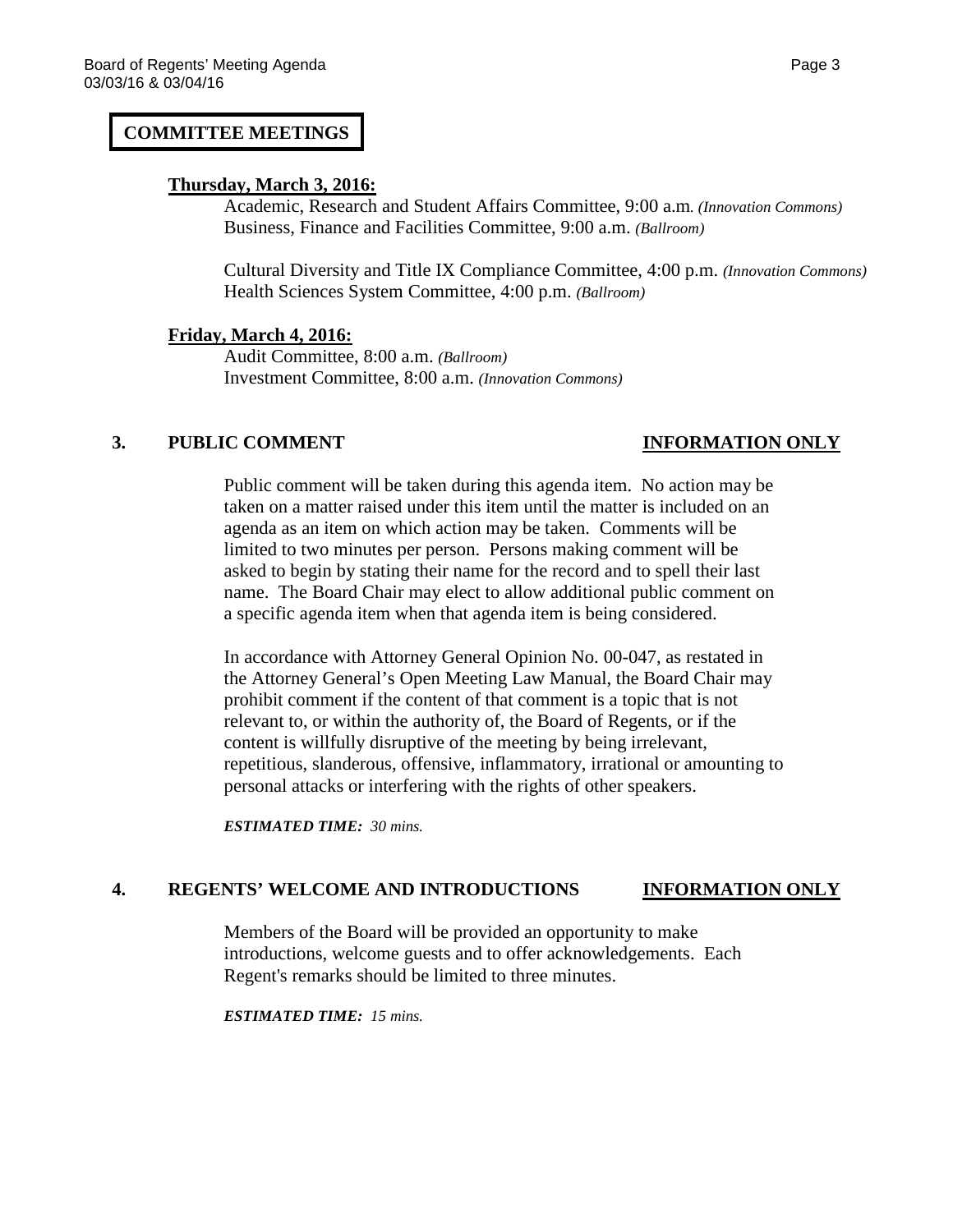### **5. CHAIR OF THE NEVADA STUDENT INFORMATION ONLY ALLIANCE REPORT**

The Chair of the Nevada Student Alliance will report to the Board concerning NSHE related issues or events of importance to the student body presidents.

*ESTIMATED TIME: 5 mins.*

# **6. CHAIR OF THE FACULTY SENATE INFORMATION ONLY CHAIRS REPORT**

The Chair of the Faculty Senate Chairs will report to the Board concerning NSHE related issues or events of importance to the Faculty Senate.

*ESTIMATED TIME: 5 mins.*

## **7. CHANCELLOR'S REPORT INFORMATION ONLY**

Chancellor Daniel J. Klaich will report to the Board concerning major projects currently underway within the NSHE.

*ESTIMATED TIME: 5 mins.*

### **8. REGENTS' REPORTS INFORMATION ONLY**

Members of the Board will be provided an opportunity to report on activities beyond regular responsibilities such as attendance at conferences, serving as liaison to public entities and participation in legislative, civic and community events. Each Regent's remarks should be limited to three minutes.

*ESTIMATED TIME: 10 mins.*

### **9. BOARD CHAIRMAN'S REPORT INFORMATION ONLY**

Chairman Rick Trachok will discuss current NSHE events and his current activities as Board Chairman.

*ESTIMATED TIME: 5 mins.*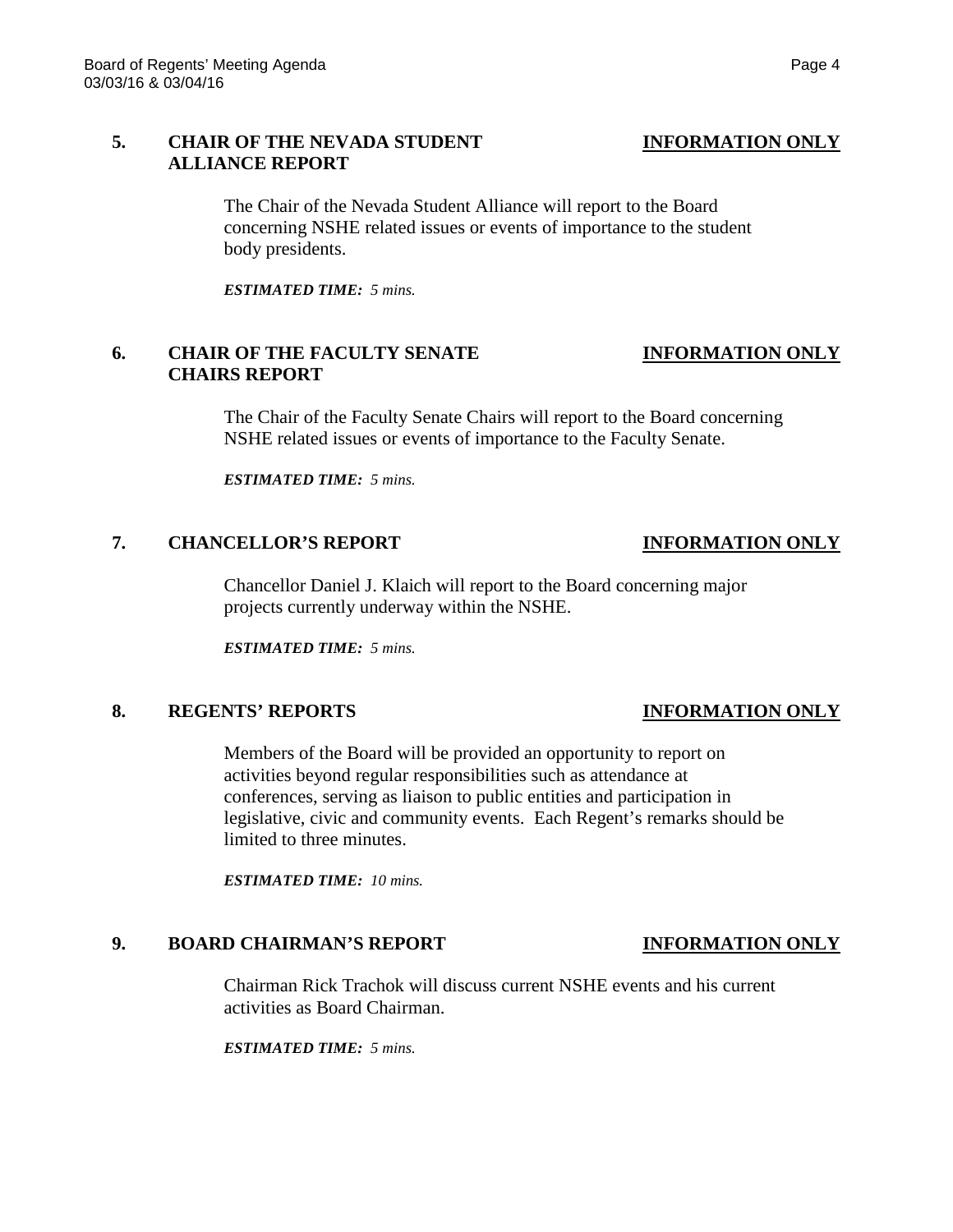### **10. CONSENT ITEMS FOR POSSIBLE ACTION**

Consent items will be considered together and acted on in one motion unless an item is removed to be considered separately by the Board.

### **10a. MINUTES FOR POSSIBLE ACTION**

Request is made for approval of the following meeting minutes:

- October 9, 2015, ad hoc Board of Regents' Chief of Staff Search Committee meeting *[\(Ref. BOR-10a1\)](http://system.nevada.edu/tasks/sites/Nshe/assets/File/BoardOfRegents/Agendas/2016/mar-mtgs/bor-refs/BOR-10a1.pdf)*
- ▶ October 16, 2015, ad hoc Board of Regents' Chief of Staff Search Committee meeting *[\(Ref. BOR-10a2\)](http://system.nevada.edu/tasks/sites/Nshe/assets/File/BoardOfRegents/Agendas/2016/mar-mtgs/bor-refs/BOR-10a2.pdf)*
- December 3-4, 2015, Board of Regents' meeting *[\(Ref. BOR-10a3\)](http://system.nevada.edu/tasks/sites/Nshe/assets/File/BoardOfRegents/Agendas/2016/mar-mtgs/bor-refs/BOR-10a3.pdf)*
- $\triangleright$  December 4, 2015, Foundation meetings:
	- CSN *[\(Ref. BOR-10a4\)](http://system.nevada.edu/tasks/sites/Nshe/assets/File/BoardOfRegents/Agendas/2016/mar-mtgs/bor-refs/BOR-10a4.pdf)*
	- DRI Research *[\(Ref. BOR-10a5\)](http://system.nevada.edu/tasks/sites/Nshe/assets/File/BoardOfRegents/Agendas/2016/mar-mtgs/bor-refs/BOR-10a5.pdf)*
	- DRI Research Parks, LTD. *[\(Ref. BOR-10a6\)](http://system.nevada.edu/tasks/sites/Nshe/assets/File/BoardOfRegents/Agendas/2016/mar-mtgs/bor-refs/BOR-10a6.pdf)*
	- GBC *[\(Ref. BOR-10a7\)](http://system.nevada.edu/tasks/sites/Nshe/assets/File/BoardOfRegents/Agendas/2016/mar-mtgs/bor-refs/BOR-10a7.pdf)*
	- NSC *[\(Ref. BOR-10a8\)](http://system.nevada.edu/tasks/sites/Nshe/assets/File/BoardOfRegents/Agendas/2016/mar-mtgs/bor-refs/BOR-10a8.pdf)*
	- TMCC *[\(Ref. BOR-10a9\)](http://system.nevada.edu/tasks/sites/Nshe/assets/File/BoardOfRegents/Agendas/2016/mar-mtgs/bor-refs/BOR-10a9.pdf)*
	- UNLV *[\(Ref. BOR-10a10\)](http://system.nevada.edu/tasks/sites/Nshe/assets/File/BoardOfRegents/Agendas/2016/mar-mtgs/bor-refs/BOR-10a10.pdf)*
	- UNR *[\(Ref. BOR-10a11\)](http://system.nevada.edu/tasks/sites/Nshe/assets/File/BoardOfRegents/Agendas/2016/mar-mtgs/bor-refs/BOR-10a11.pdf)*
	- WNC *[\(Ref. BOR-10a12\)](http://system.nevada.edu/tasks/sites/Nshe/assets/File/BoardOfRegents/Agendas/2016/mar-mtgs/bor-refs/BOR-10a12.pdf)*

## **10b. GIFT ACCEPTANCE OF PAINTING, FOR POSSIBLE ACTION UNR**

UNR President Marc A. Johnson requests approval of the acceptance of the Native American painting titled "I Am Your Chief" from donor Nicholas Sparks. *[\(Ref. BOR-10b\)](http://system.nevada.edu/tasks/sites/Nshe/assets/File/BoardOfRegents/Agendas/2016/mar-mtgs/bor-refs/BOR-10b.pdf)*

### **10c. IRINI'S ANGELS SCHOLARSHIP FOR POSSIBLE ACTION ENDOWMENT, TMCC**

TMCC President J. Kyle Dalpe requests approval, consistent with Board of Regents policy *(Title 4, Chapter 10, Section 9)* to accept a \$5,000 donation from the donor to establish the new Irini's Angels Scholarship Endowment. The new Endowment will benefit students at Truckee Meadows Community College through scholarships. The donor has expressly requested for this Endowment account to be invested in, and managed by, the NSHE Endowment pool. *[\(Ref. BOR-10c\)](http://system.nevada.edu/tasks/sites/Nshe/assets/File/BoardOfRegents/Agendas/2016/mar-mtgs/bor-refs/BOR-10c.pdf)*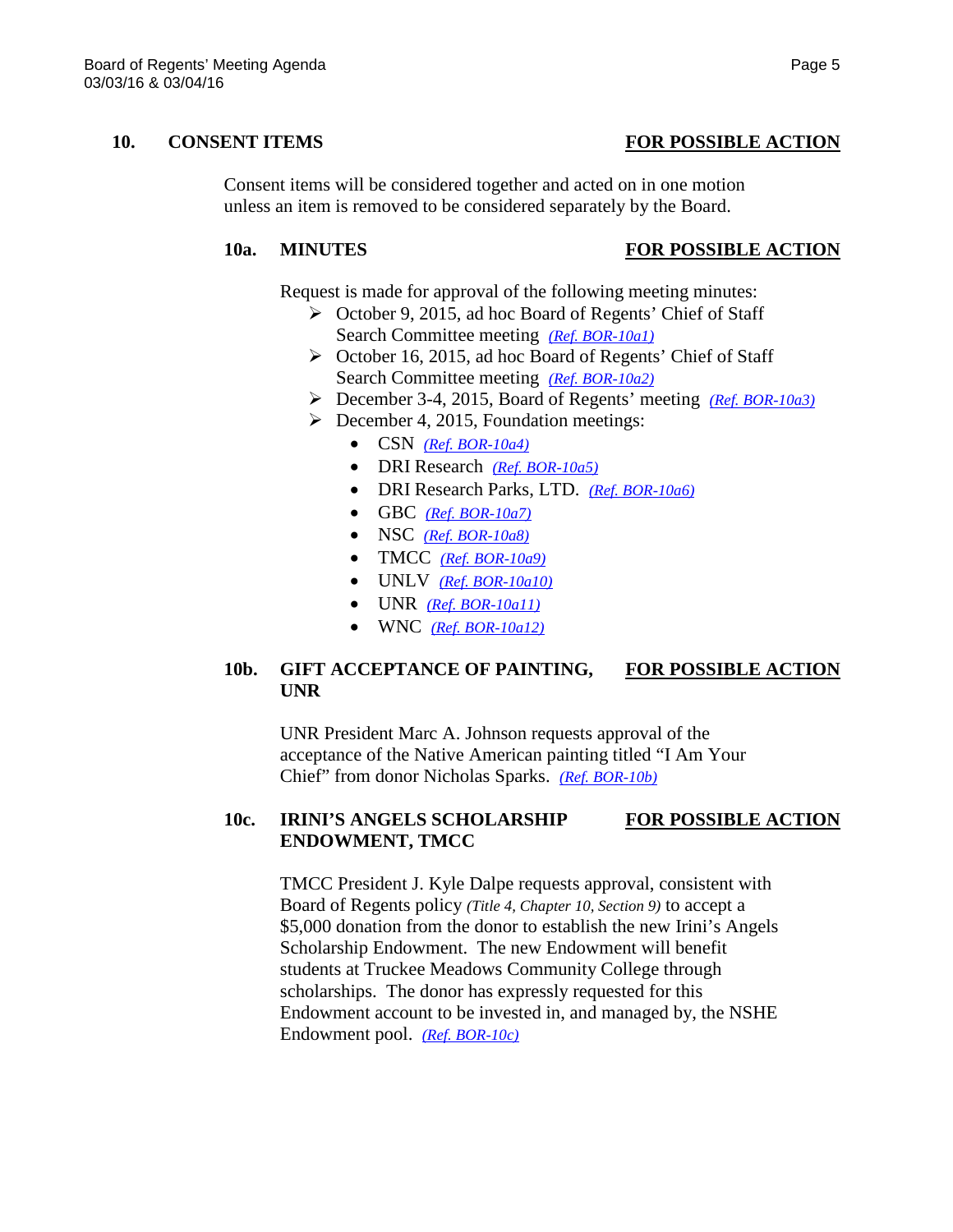### 10d. TMCC-NFA CONTRACT FOR POSSIBLE ACTION

TMCC President J. Kyle Dalpe requests approval of the TMCC-NFA contract for the period July 1, 2016, through June 30, 2019. *[\(Ref. BOR-10d\)](http://system.nevada.edu/tasks/sites/Nshe/assets/File/BoardOfRegents/Agendas/2016/mar-mtgs/bor-refs/BOR-10d.pdf)*

### **10e. TENURE FOR POSSIBLE ACTION**

The presidents of the NSHE institutions request approval of tenure for the following faculty members. Each applicant meets the standards for tenure in the NSHE Code and has been positively recommended by his or her institution following a peer review process.

### **CSN** *[\(Ref. BOR-10e1\)](http://system.nevada.edu/tasks/sites/Nshe/assets/File/BoardOfRegents/Agendas/2016/mar-mtgs/bor-refs/BOR-10e1.pdf)*

Ms. Alda A. Anderson Mr. Aminul I. Km Mr. Craig N. Anderson Mr. James Y. Lee Dr. Barbara Bird Ms. Eileen M. Mahoney Bauer Dr. Sonja Burd Ms. Eileen M. Metcalfe Ms. Natalie Chio Dr. Maria Consuelo Capiral Pickle Dr. Marcela Cortes Ramirez Ms. Michele R. Rahmig Mr. Shane W. Dick Dr. Brett Riley Dr. Jennifer A. Gorman Mr. Michael B. Simpson Mr. David L. Hardy Ms. Efatsadat Taghva Dr. Valerie A. Hecht Dr. Richard W. Theis Dr. Michael W. Huff Mr. Christopher T. Tsouras Dr. Dana L. Jones Dr. Kathi Kalene Westmoreland Mr. Christopher D. King

**GBC** *[\(Ref. BOR-10e2\)](http://system.nevada.edu/tasks/sites/Nshe/assets/File/BoardOfRegents/Agendas/2016/mar-mtgs/bor-refs/BOR-10e2.pdf)*

Dr. Scott Gavorsky

Dr. Jonathan Foster Mr. Richard Mackey

### **NSC** *[\(Ref. BOR-10e3\)](http://system.nevada.edu/tasks/sites/Nshe/assets/File/BoardOfRegents/Agendas/2016/mar-mtgs/bor-refs/BOR-10e3.pdf)*

Dr. Christopher Harris

### **TMCC** *[\(Ref. BOR-10e4\)](http://system.nevada.edu/tasks/sites/Nshe/assets/File/BoardOfRegents/Agendas/2016/mar-mtgs/bor-refs/BOR-10e4.pdf)*

Dr. Precious Hall Dr. Michele Noreen Mr. Robert Kirchman

Ms. Olga Katkova Dr. Lisa Thor Buehler

Mr. Arthur G. Eggers Mr. Arthur Edgar Salmon III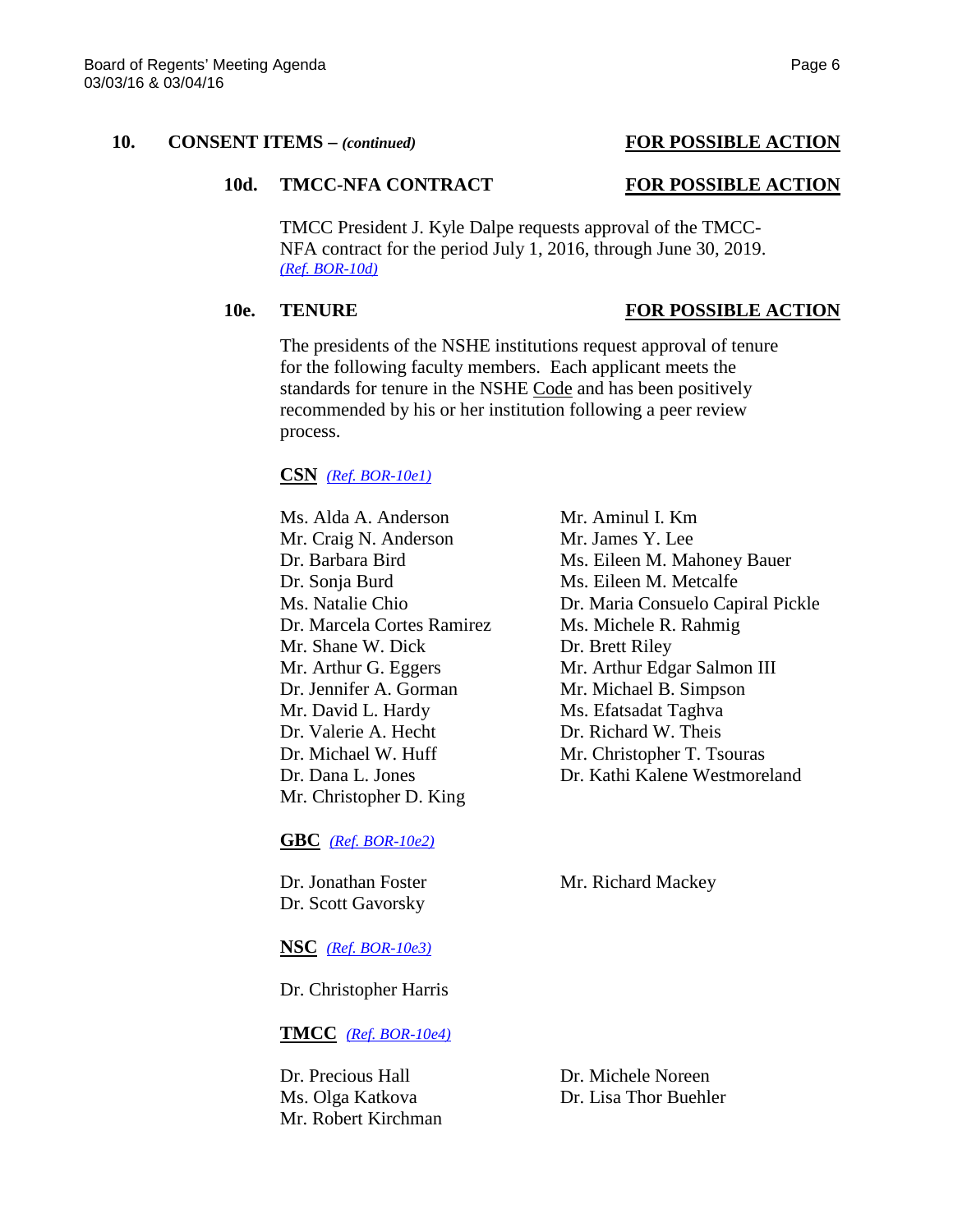**10e. TENURE –** *(continued)* **FOR POSSIBLE ACTION**

### **UNLV** *[\(Ref. BOR-10e5\)](http://system.nevada.edu/tasks/sites/Nshe/assets/File/BoardOfRegents/Agendas/2016/mar-mtgs/bor-refs/BOR-10e5.pdf)*

Mr. Ian Bartrum Mr. Michael Kagan Dr. Alexander Barzilov Dr. Abbie Kirkendall Ms. Melissa Bowles-Terry Ms. Elizabeth MacDowell Dr. Gary Cerefice Ms. Fatma Marouf Dr. Alona Dalusung-Angosta

### **UNR** *[\(Ref. BOR-10e6\)](http://system.nevada.edu/tasks/sites/Nshe/assets/File/BoardOfRegents/Agendas/2016/mar-mtgs/bor-refs/BOR-10e6.pdf)*

Dr. Thomas Albright Dr. Rajagopala Kallu Dr. Ovunc Bardakcioglu Dr. YaeBin Kim Dr. Marian Berryhill Dr. Heidi Kratsch Dr. Douglas Boyle Dr. Hongfei Lin Dr. Gideon Caplovitz Dr. Christopher Morgan Dr. Henry Fu Dr. Melissa Nicolas Dr. Stacia Gordon Dr. Geoffrey Smith Dr. Elie Hajj Dr. Julie Smith-Gagen Dr. Mark Jackson Dr. Paul Torkelson Dr. Christopher Jeffrey Dr. Alexander van der Linden

**WNC** – *None submitted*

**PROCEDURES, GBC**

*MANUAL* **REVISION, REFUND**

# **10f.** *PROCEDURES AND GUIDELINES* **FOR POSSIBLE ACTION**

GBC President Mark A. Curtis requests approval of a proposed amendment to *Procedures and Guidelines Manual* Chapter 7, Section 19 to allow for easier communication of the refund policy to students and more efficient processing in PeopleSoft. *[\(Ref. BOR-10f\)](http://system.nevada.edu/tasks/sites/Nshe/assets/File/BoardOfRegents/Agendas/2016/mar-mtgs/bor-refs/BOR-10f.pdf)*

## **10g.** *HANDBOOK* **REVISION, REAL FOR POSSIBLE ACTION PROPERTY TRANSACTIONS**

Board approval is requested of a proposed amendment to *Handbook* Title 4, Chapter 10, Section 1(9) to reflect the transfer of duties with respect to real property issues, such as purchase and sale of real property, dedication of real property and the granting of easements, from the former Investment and Facilities Committee to the Business, Finance and Facilities Committee. *[\(Ref. BOR-10g\)](http://system.nevada.edu/tasks/sites/Nshe/assets/File/BoardOfRegents/Agendas/2016/mar-mtgs/bor-refs/BOR-10g.pdf)*

Dr. Deirdre Clemente Dr. Elena (Nadia) Pomirleanu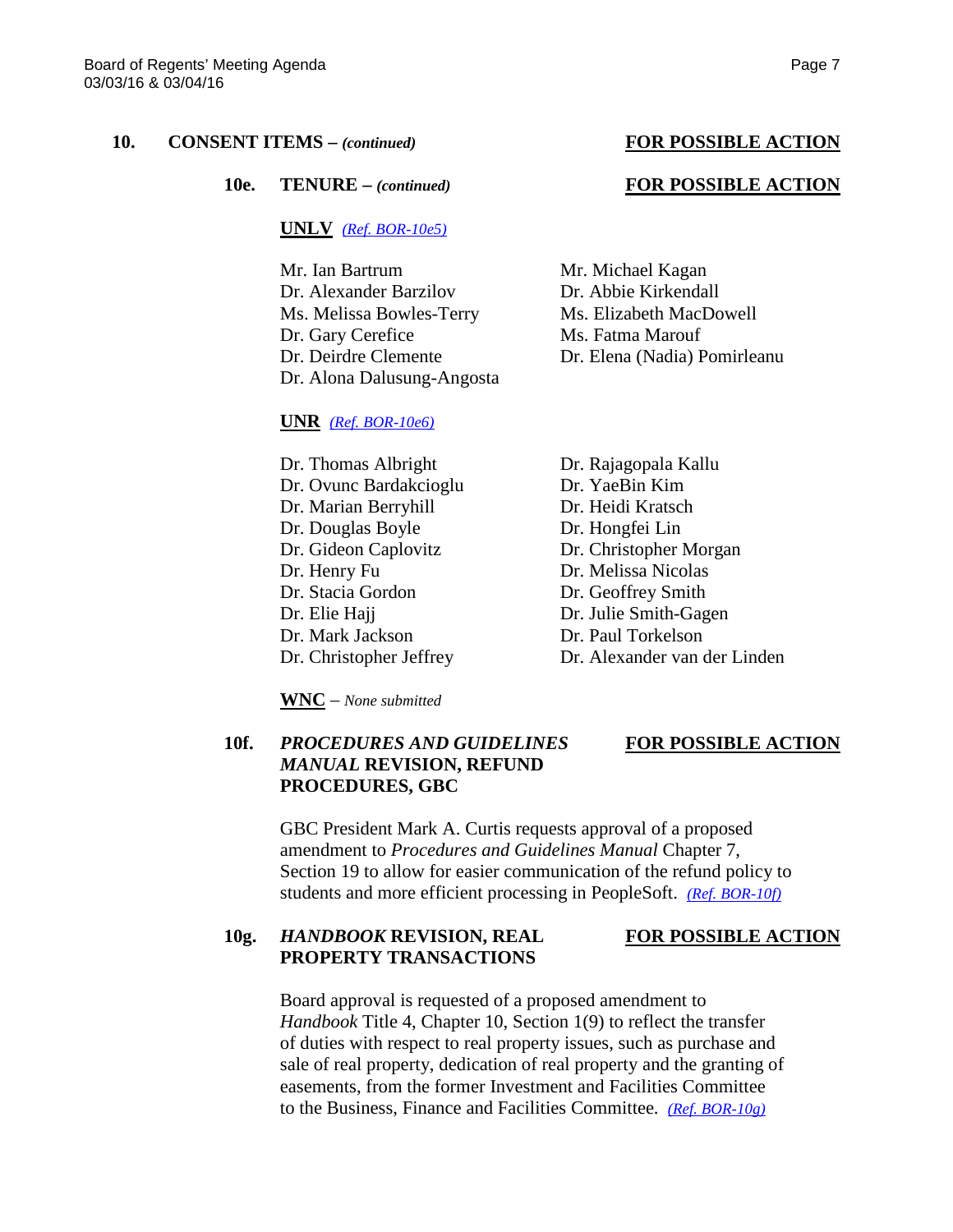### **10h.** *HANDBOOK* **REVISION, BUSINESS, FOR POSSIBLE ACTION FINANCE AND FACILITIES COMMITTEE CHARGE**

The Board's final approval is requested of a proposed amendment to *Handbook* Title 1, Article VI, Section 3 revising the charge for the Business, Finance and Facilities Committee to provide for the addition of a component to the duties of the Committee. The additional component is to review and make recommendations regarding the Board's Efficiency and Effectiveness Initiative. This revision was presented for initial discussion at the December 3-4, 2015, meeting of the Board of Regents. *[\(Ref. BOR-10h\)](http://system.nevada.edu/tasks/sites/Nshe/assets/File/BoardOfRegents/Agendas/2016/mar-mtgs/bor-refs/BOR-10h.pdf)*

### **10i. CODE REVISION, EMPLOYMENT FOR POSSIBLE ACTION CONTRACTS**

The Board's final approval is requested of proposed amendments to the Code, Title 2, Chapter 5, Sections 5.4.3 and 5.4.4 regarding employment contracts. The proposed amendments to Section 5.4.4 provide for the electronic execution and renewal of employment contracts which will automatically include any awarded merit, COLA or other compensation funded by the Nevada Legislature. Renewed employment contracts will automatically include any unpaid leave or salary reduction imposed by the Nevada Legislature. Other amendments to the employment contract must be accepted by an electronic or other process which demonstrates acceptance by the employee. The cashing of, or electronic deposit of, a payroll check (unless refunded to the NSHE within seven days) constitutes acceptance of the employment contract. NSHE employment contracts are to be interpreted in accordance with Nevada law and the Board of Regents Code. An amendment is proposed to Section 5.4.3 to conform that section to the proposed amendments in Section 5.4.4. The proposed Code amendments were presented for initial discussion at the December 3-4, 2015, meeting of the Board of Regents. *[\(Ref. BOR-10i\)](http://system.nevada.edu/tasks/sites/Nshe/assets/File/BoardOfRegents/Agendas/2016/mar-mtgs/bor-refs/BOR-10i.pdf)*

*FISCAL IMPACT: Allowing electronic execution and renewal of employment contracts will reduce the institutions' administrative burden which will result in an estimated cost savings of \$95,000 per year System-wide.*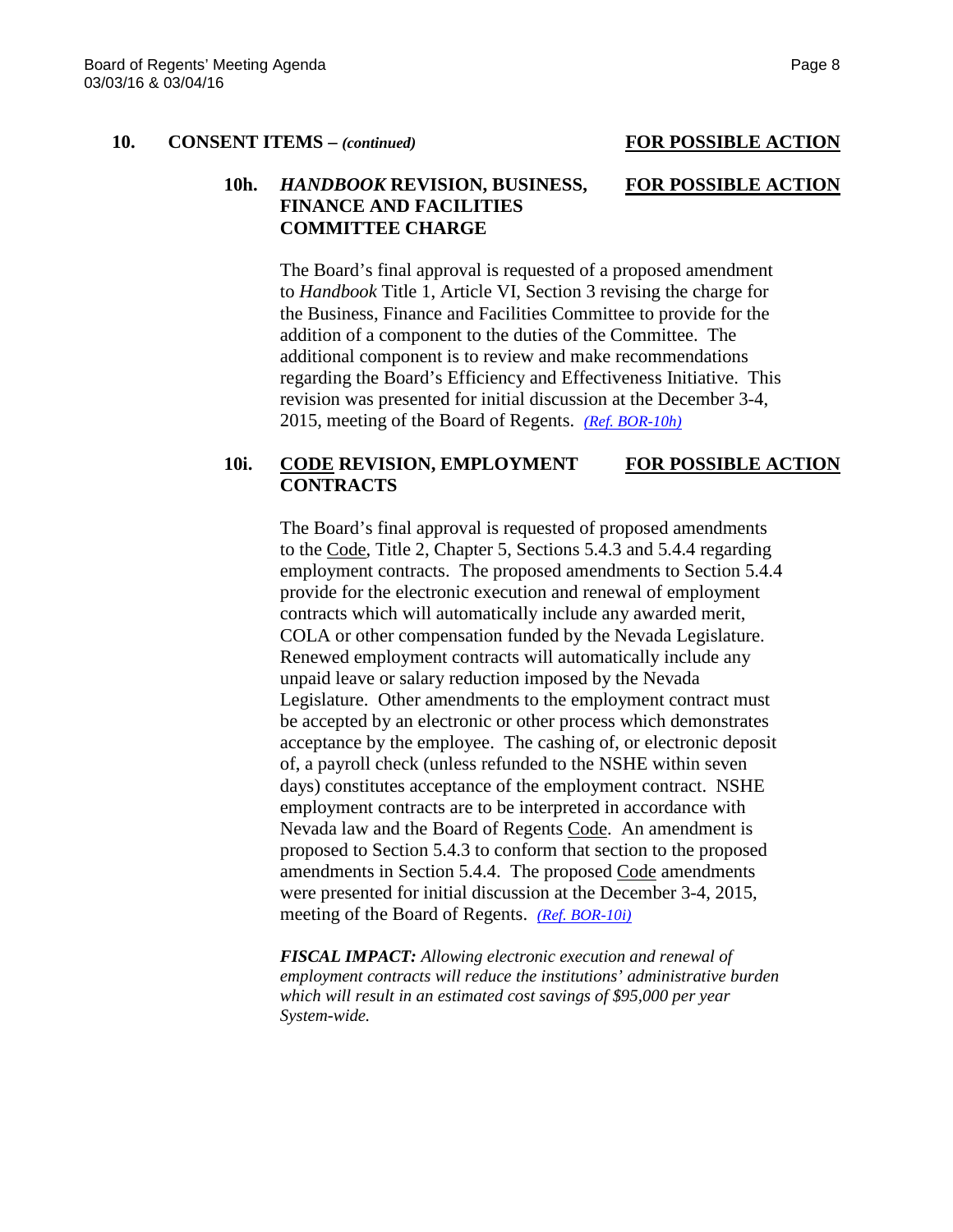### **10j. CODE REVISION, CORRECTION TO FOR POSSIBLE ACTION DEFINITION OF DATING VIOLENCE**

The Board's final approval is requested of proposed amendments to the Code, Title 2, Chapter 6, Section 6.2.1(ff), Chapter 8, Section 8.3.2(u) and Chapter 10, Section 10.2.1(ff) to add language that was unintentionally deleted in materials presented to the Board for approval at its September 10-11, 2015, meeting. At its December 3-4, 2015, meeting, the Board approved the addition of the omitted language to the definition of dating violence in *Handbook* Title 4, Chapter 8, Section 13.B.5.c. The proposed Code amendments were also presented for initial discussion at the December 3-4, 2015, meeting. *[\(Ref. BOR-10j\)](http://system.nevada.edu/tasks/sites/Nshe/assets/File/BoardOfRegents/Agendas/2016/mar-mtgs/bor-refs/BOR-10j.pdf)*

# **10k. CORRECTION TO INVESTMENT FOR POSSIBLE ACTION AND FACILITIES COMMITTEE CHAIR'S REPORT, DECEMBER 3-4, 2015, BOARD OF REGENTS MEETING**

Vice Chancellor for Finance and Administration Vic Redding requests approval to correct Item 2c of the Investment and Facilities Committee Chair's Report approved at the December 3- 4, 2015, Board of Regents meeting for the October 23, 2015, and December 3, 2015, meetings of the Committee, to read "The Committee approved the First Amendment to the Building and Rooftop Lease Agreement and the Memorandum of First Amendment to Building and Rooftop Lease Agreement with Verizon Wireless located at 904 North Virginia Street, Reno, NV." *[\(Ref. BOR-10k\)](http://system.nevada.edu/tasks/sites/Nshe/assets/File/BoardOfRegents/Agendas/2016/mar-mtgs/bor-refs/BOR-10k.pdf)*

*ESTIMATED TIME: 5 mins.*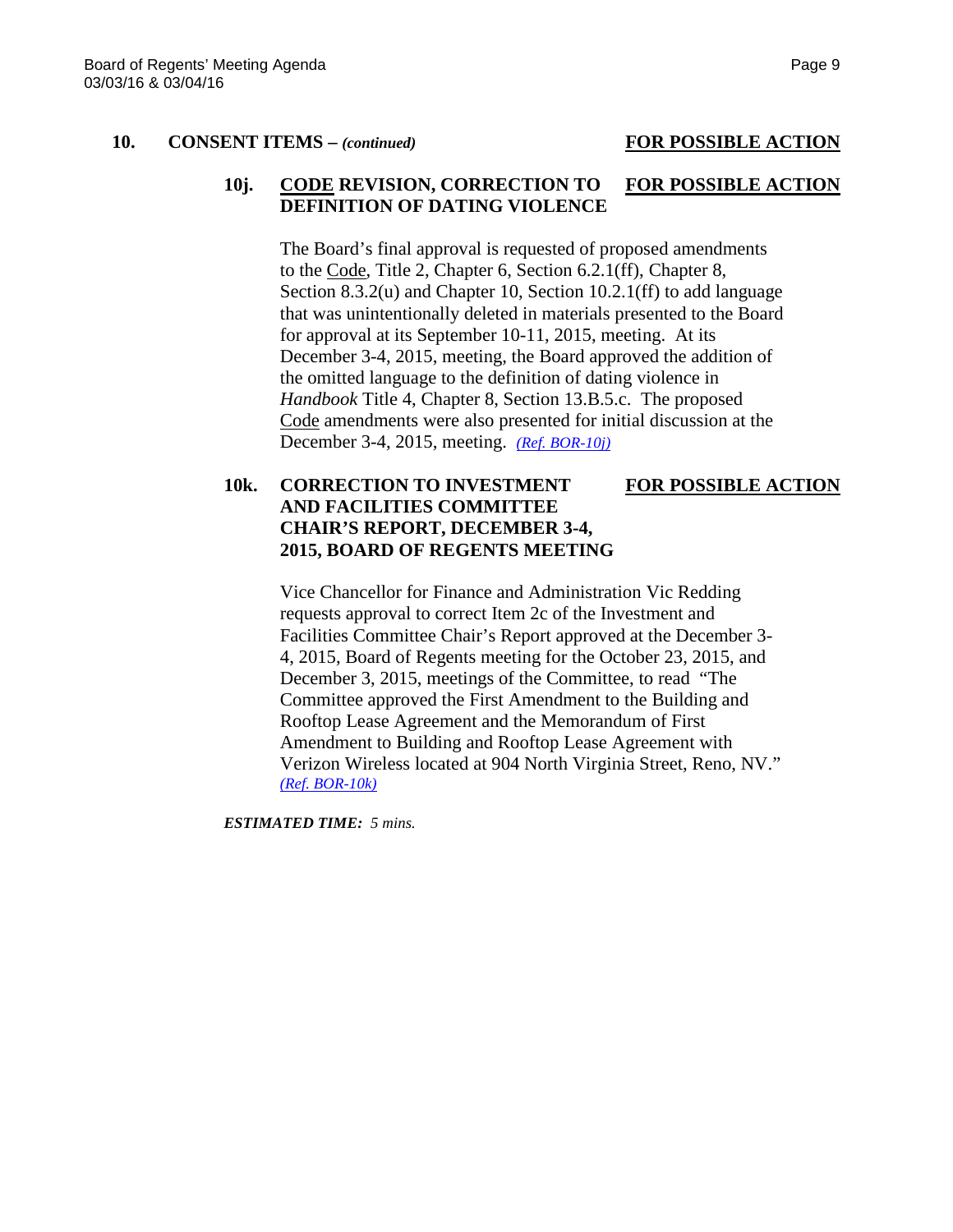### **11. REGENTS' AWARDS FOR POSSIBLE ACTION**

The Board will consider for approval the 2016 Distinguished Nevadan and Regents' Scholar nominations:

- A. Distinguished Nevadans *[\(Ref. BOR-11a\)](http://system.nevada.edu/tasks/sites/Nshe/assets/File/BoardOfRegents/Agendas/2016/mar-mtgs/bor-refs/BOR-11a.pdf)*
	- Mr. Mark Alden *[\(Ref. BOR-11b\)](http://system.nevada.edu/tasks/sites/Nshe/assets/File/BoardOfRegents/Agendas/2016/mar-mtgs/bor-refs/BOR-11b.pdf) Nominated by Regent Page*
	- Ms. Shelley Berkley *[\(Ref. BOR-11c\)](http://system.nevada.edu/tasks/sites/Nshe/assets/File/BoardOfRegents/Agendas/2016/mar-mtgs/bor-refs/BOR-11c.pdf) Nominated by Regent Stephens*
	- Ms. Amy S. Ayoub *[\(Ref. BOR-11d\)](http://system.nevada.edu/tasks/sites/Nshe/assets/File/BoardOfRegents/Agendas/2016/mar-mtgs/bor-refs/BOR-11d.pdf) Nominated by Regent Lieberman*
	- Mr. Bill D. Brady *[\(Ref. BOR-11e\)](http://system.nevada.edu/tasks/sites/Nshe/assets/File/BoardOfRegents/Agendas/2016/mar-mtgs/bor-refs/BOR-11e.pdf) Nominated by Vice Chairman Wixom*
	- Judge Gregg W. Zive *[\(Ref. BOR-11f\)](http://system.nevada.edu/tasks/sites/Nshe/assets/File/BoardOfRegents/Agendas/2016/mar-mtgs/bor-refs/BOR-11f.pdf) Nominated by Regent Geddes*
	- Dr. Nicola Michael Spirtos *[\(Ref. BOR-11g\)](http://system.nevada.edu/tasks/sites/Nshe/assets/File/BoardOfRegents/Agendas/2016/mar-mtgs/bor-refs/BOR-11g.pdf) Nominated by Regent Leavitt*
	- Mr. Fred Albrecht *(posthumously) [\(Ref. BOR-11h\)](http://system.nevada.edu/tasks/sites/Nshe/assets/File/BoardOfRegents/Agendas/2016/mar-mtgs/bor-refs/BOR-11h.pdf) Nominated by the full Board of Regents*
	- Justice Cliff Young *[\(Ref. BOR-11i\)](http://system.nevada.edu/tasks/sites/Nshe/assets/File/BoardOfRegents/Agendas/2016/mar-mtgs/bor-refs/BOR-11i.pdf) Nominated by the full Board of Regents*
- B. Regents' Scholars *[\(Refs. BOR-11j](http://system.nevada.edu/tasks/sites/Nshe/assets/File/BoardOfRegents/Agendas/2016/mar-mtgs/bor-refs/BOR-11j.pdf) an[d BOR-11k\)](http://system.nevada.edu/tasks/sites/Nshe/assets/File/BoardOfRegents/Agendas/2016/mar-mtgs/bor-refs/BOR-11k.pdf)*
	- Ms. Casey Barber, Undergraduate, UNLV
	- Ms. Erica Marti, Graduate, UNLV
	- Ms. Allison Blair, Undergraduate, UNR
	- Ms. Ruchi Gakhar, Graduate, UNR
	- Ms. Juana Garcia, NSC
	- Ms. Christel Marie San Diego, CSN
	- Ms. Alicia Leon, GBC
	- Mr. Felipe Gutierrez, TMCC
	- Ms. Diana Meza Cabrera, WNC

*FISCAL IMPACT: \$45,000. Each recipient of the Regents' Scholar Award receives \$5,000. The Scholar Award is funded 100 percent by System Administration. [\(Ref. BOR-11l\)](http://system.nevada.edu/tasks/sites/Nshe/assets/File/BoardOfRegents/Agendas/2016/mar-mtgs/bor-refs/BOR-11l.pdf)*

*ESTIMATED TIME: 10 mins.*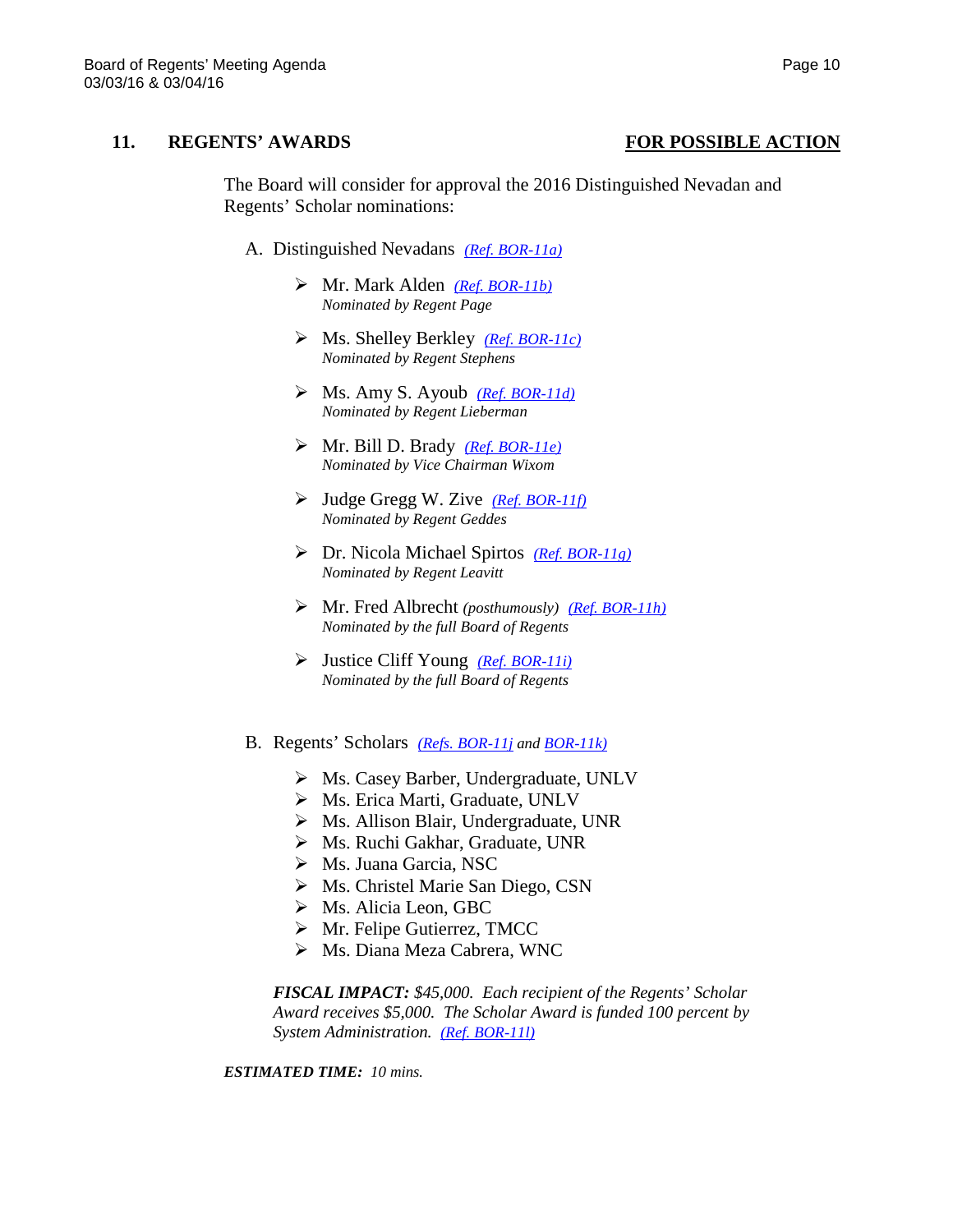### **12. HONORARY DEGREES FOR POSSIBLE ACTION**

The Board will consider for approval the 2016 Honorary Degree nominations: *[\(Ref. BOR-12a\)](http://system.nevada.edu/tasks/sites/Nshe/assets/File/BoardOfRegents/Agendas/2016/mar-mtgs/bor-refs/BOR-12a.pdf)*

- A. Honorary Doctorate Degree Mrs. Kristen A. Avansino, UNR *[\(Ref. BOR-12b\)](http://system.nevada.edu/tasks/sites/Nshe/assets/File/BoardOfRegents/Agendas/2016/mar-mtgs/bor-refs/BOR-12b.pdf)*
- B. Honorary Doctorate Degree Mr. Fatih and Mrs. Eren Ozmen, UNR *[\(Ref. BOR-12c\)](http://system.nevada.edu/tasks/sites/Nshe/assets/File/BoardOfRegents/Agendas/2016/mar-mtgs/bor-refs/BOR-12c.pdf)*
- C. Honorary Baccalaureate Degree Mrs. Mary Swetich, GBC *[\(Ref. BOR-12d\)](http://system.nevada.edu/tasks/sites/Nshe/assets/File/BoardOfRegents/Agendas/2016/mar-mtgs/bor-refs/BOR-12d.pdf)*
- D. Honorary Associate Degree Ms. Joanne Levy, CSN *[\(Ref. BOR-12e\)](http://system.nevada.edu/tasks/sites/Nshe/assets/File/BoardOfRegents/Agendas/2016/mar-mtgs/bor-refs/BOR-12e.pdf)*

*ESTIMATED TIME: 5 mins.*

**COMMUNITY COLLEGE ITEMS**

### **13. COMMUNITY COLLEGE COMMITTEE FOR POSSIBLE ACTION**

Chair Andrea Anderson will present for Board approval a report on the Community College Committee meeting held on February 25, 2016, and Board action may be requested on the following:

 $\triangleright$  Minutes: The Committee considered for approval the minutes from the November 30, 2015, meeting. *[\(Ref. CC-2\)](http://system.nevada.edu/tasks/sites/Nshe/assets/File/BoardOfRegents/Agendas/2016/feb-mtgs/cc-refs/CC-2.pdf)*

*ESTIMATED TIME: 15 mins.*

# **14. INSTITUTIONAL ADVISORY COUNCIL, GBC INFORMATION ONLY**

Each Community College's Institutional Advisory Council meets at least quarterly to review and advise the community college on questions regarding the operations and offerings of the college. The purpose of the Institutional Advisory Councils is to ensure the linkage of each community college to the community it serves and to anticipate future regional educational trends. GBC Institutional Advisory Council Chair Matt McCarty and GBC President Mark A. Curtis will provide a report on the activities of the GBC Institutional Advisory Council.

*ESTIMATED TIME: 15 mins.*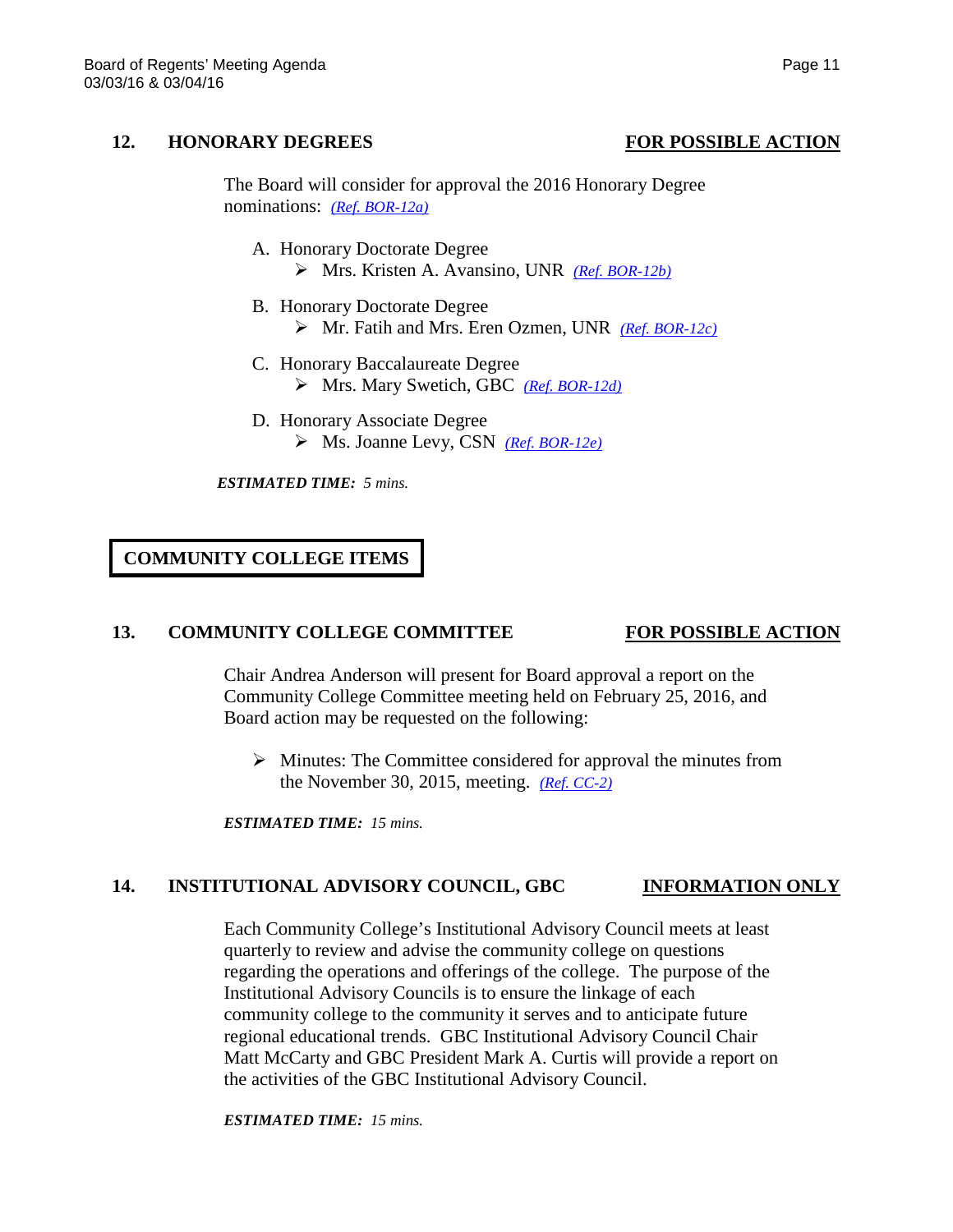# **15. TRANSFER OF ENDOWMENT ASSETS AND FOR POSSIBLE ACTION ENDOWMENT ACCOUNTS INTO NSHE ENDOWMENT POOL, GBC**

Investment Committee Chair Kevin C. Melcher and GBC President Mark A. Curtis request approval to transfer the endowment assets and endowment accounts, as indicated in the reference material, held in the GBC Foundation endowment pool into the NSHE endowment pool, at the cash value of the date of the transfer. *[\(Ref. BOR-15\)](http://system.nevada.edu/tasks/sites/Nshe/assets/File/BoardOfRegents/Agendas/2016/mar-mtgs/bor-refs/BOR-15.pdf)*

*ESTIMATED TIME: 5 mins.*

# **16. UNIVERSITY OF NEVADA, RENO INFORMATION ONLY PERFORMANCE METRICS**

UNR President Marc A. Johnson will present information on the

University of Nevada, Reno performance metrics. *[\(Ref. BOR-16\)](http://system.nevada.edu/tasks/sites/Nshe/assets/File/BoardOfRegents/Agendas/2016/mar-mtgs/bor-refs/BOR-16.pdf)*

*ESTIMATED TIME: 45 mins.*

## **17. INSTITUTIONAL STRATEGIC PLAN AND FOR POSSIBLE ACTION** *HANDBOOK* **REVISION, INSTITUTIONAL MISSION STATEMENT, UNLV**

UNLV President Len Jessup and Provost Nancy Rapoport request approval of the 2015-2022 UNLV Strategic Plan *(Handbook Title 4, Chapter 14, Sections 2 and 3)* and revised UNLV mission statement *(Handbook Title 4, Chapter 14, Section 4(1))*. *[\(Refs. BOR-17a](http://system.nevada.edu/tasks/sites/Nshe/assets/File/BoardOfRegents/Agendas/2016/mar-mtgs/bor-refs/BOR-17a.pdf) an[d BOR-17b\)](http://system.nevada.edu/tasks/sites/Nshe/assets/File/BoardOfRegents/Agendas/2016/mar-mtgs/bor-refs/BOR-17b.pdf)*

*ESTIMATED TIME: 30 mins.*

## **18. SCHEDULE AND PROCESS TO UPDATE FOR POSSIBLE ACTION CAMPUS MASTER PLAN, UNLV**

# At its December 3-4, 2015, meeting, the Board of Regents approved UNLV's purchase and interim financing for the 42 acre parcel located on Tropicana Avenue near Koval Lane, based on the terms and conditions outlined in the Purchase and Sale Agreement. The Board requested that UNLV submit more specific plans for developing the 42 acre parcel and the adjacent 38 acre parcel owned by Clark County, with details on how the 15-20 recaptured acres on the main campus will be utilized. A plan and schedule has been developed to update the campus master plan in response to the Board's request. UNLV President Len Jessup requests approval of the proposed 2016 schedule and process for updating the campus master plan, based on the Board's discussion at its December 3-4, 2015, meeting. *[\(Ref. BOR-18\)](http://system.nevada.edu/tasks/sites/Nshe/assets/File/BoardOfRegents/Agendas/2016/mar-mtgs/bor-refs/BOR-18.pdf)*

*ESTIMATED TIME: 10 mins.*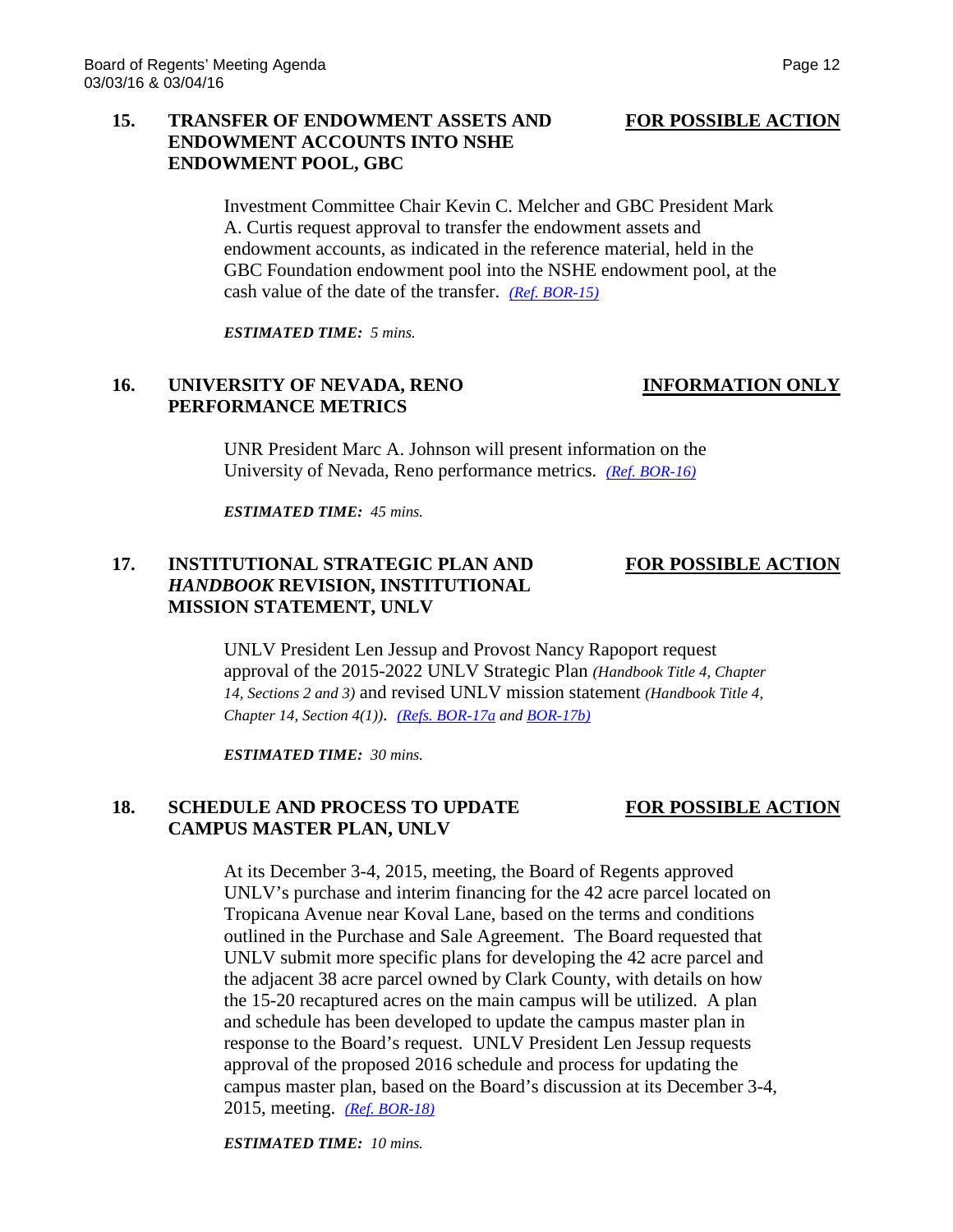Special Advisor to the Chancellor Renee Yackira and iNtegrate 2 Project Director Pete Zipkin will present an update on the iNtegrate 2 project to consolidate and replace the automated central administrative system in Finance and Human Resources. This second phase of the iNtegrate project addresses Finance and Human Resources modules and includes a comprehensive review and restructuring of NSHE business practices.

*ESTIMATED TIME: 10 mins.*

## **20. COMMON APPLICATION, UNR AND UNLV INFORMATION ONLY**

UNR President Marc A. Johnson and UNLV President Len Jessup, in response to direction from the Board of Regents at its January 22, 2016, special meeting, will present for discussion the status of their investigation into potential use of the common application through "commonapp.org" [\(www.commonapp.org\)](http://www.commonapp.org/) by the University of Nevada, Reno and the University of Nevada, Las Vegas.

*ESTIMATED TIME: 15 mins.*

### **21. COMMON REGISTRATION PLATFORM, NSHE FOR POSSIBLE ACTION**

At its January 22, 2016, special meeting, the Board of Regents directed the Chancellor and his staff to research the feasibility of a common registration platform. In concept, a common registration platform could allow students to take courses at not just the NSHE institution to which they have been admitted and are seeking a degree (the home institution), but also at any other NSHE institution. The presentation will include suggested next steps for establishing a common registration platform, including determining what technology barriers may exist to establish such a platform and what benefits to students and the institutions may be derived from the platform. The Board may provide direction to the Chancellor and his staff with regard to the potential development of a common registration platform.

*ESTIMATED TIME: 25 mins.*

# **19. INTEGRATE 2 INFORMATION ONLY**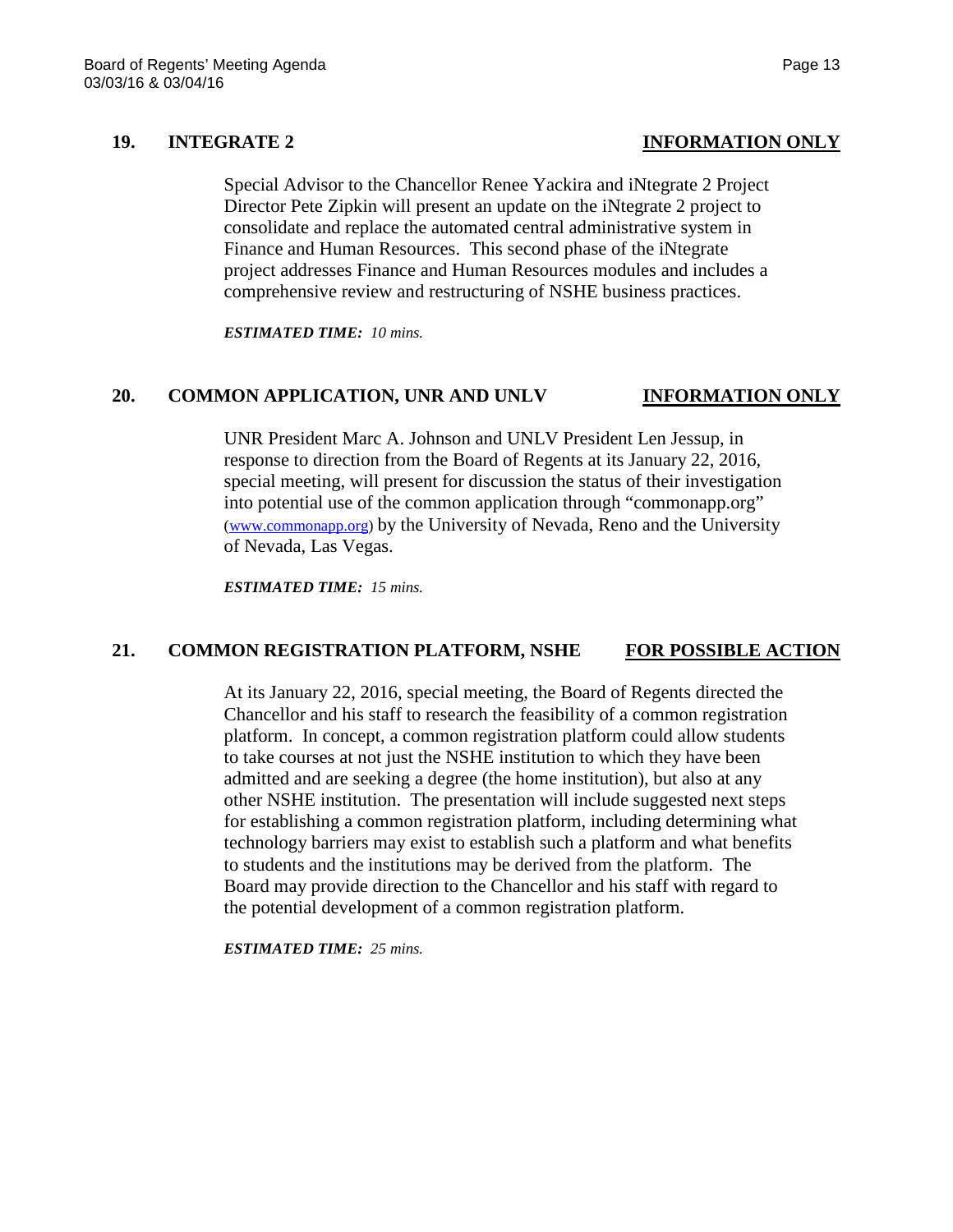### **22. 2017 BOARD OF REGENTS MEETING DATES FOR POSSIBLE ACTION**

The Board will consider approval of proposed meeting dates and venues for the Board of Regents' meetings to be held in calendar year 2017. Recommended meeting dates and venues are as follows:

| • March 2-3, 2017               | TRD.       |
|---------------------------------|------------|
| $\triangleright$ June 8-9, 2017 | <b>TRD</b> |

 $\triangleright$  September 7-8, 2017 GBC 50<sup>th</sup> Anniversary

November 30-December 1, 2017 TBD

*Special meeting: January 13, 2017 (Regent orientation) Tentative special meeting, if necessary: April 21, 2017 Tentative special meeting, if necessary: July 21, 2017 Tentative special meeting, if necessary: October 20, 2017*

*Note: The primary location for all special meetings will be System Administration, Las Vegas.*

*ESTIMATED TIME: 15 mins.*

# **23. PUBLIC COMMENT:** Friday, March 4, 2016 **INFORMATION ONLY**

*(approximately 9:30 a.m.)*

Public comment will be taken during this agenda item. No action may be taken on a matter raised under this item until the matter is included on an agenda as an item on which action may be taken. Comments will be limited to two minutes per person. Persons making comment will be asked to begin by stating their name for the record and to spell their last name. The Board Chair may elect to allow additional public comment on a specific agenda item when that agenda item is being considered.

In accordance with Attorney General Opinion No. 00-047, as restated in the Attorney General's Open Meeting Law Manual, the Board Chair may prohibit comment if the content of that comment is a topic that is not relevant to, or within the authority of, the Board of Regents, or if the content is willfully disruptive of the meeting by being irrelevant, repetitious, slanderous, offensive, inflammatory, irrational or amounting to personal attacks or interfering with the rights of other speakers.

*ESTIMATED TIME: 30 mins.*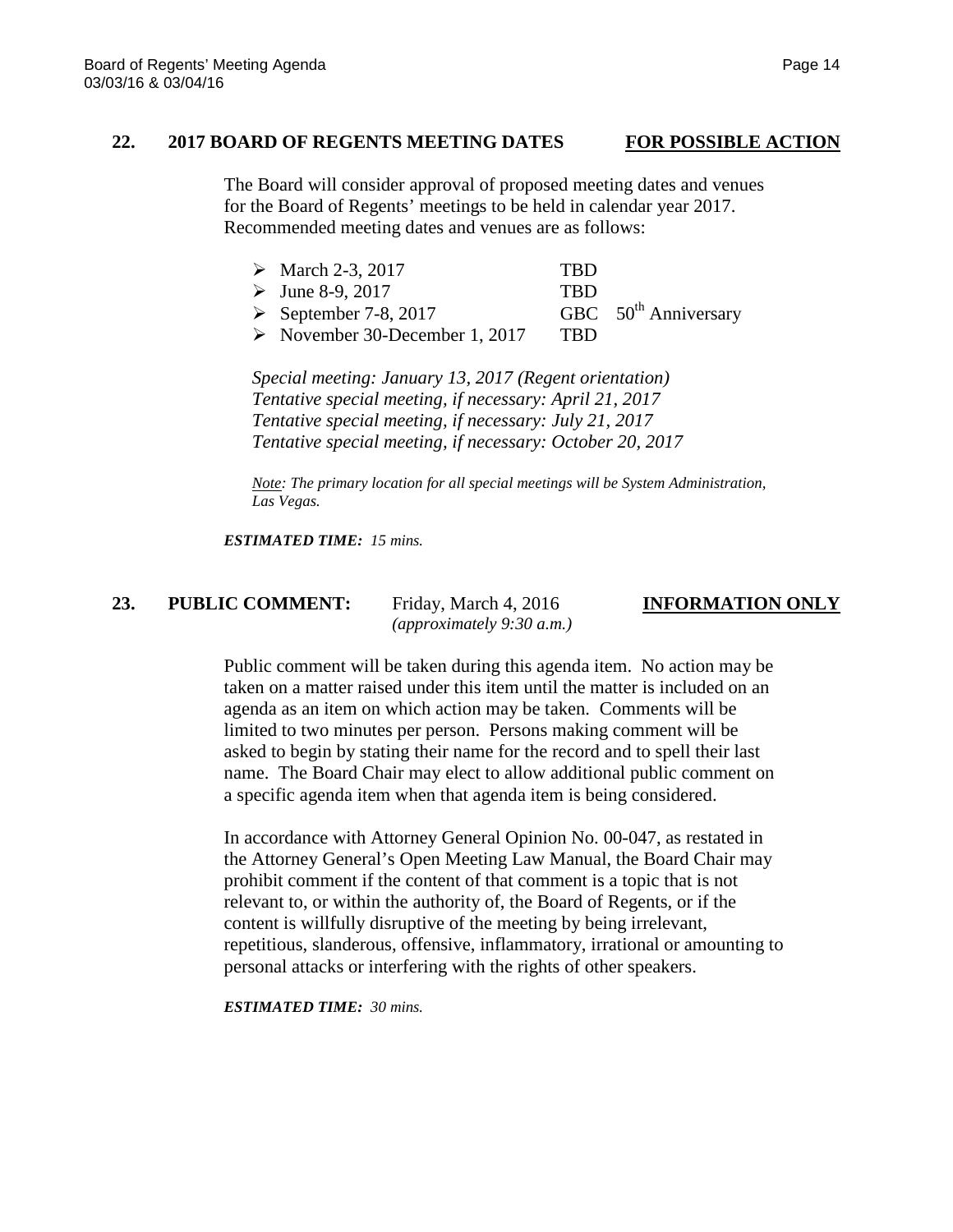# **24. DESERT RESEARCH INSTITUTE PERFORMANCE INFORMATION ONLY METRICS**

At each quarterly regular Board meeting, the Board will schedule a discussion of two institutions focusing on performance metrics based on the 10 questions trustees should ask set forth by the American Council of Trustees and Alumni (ACTA) (available online at: [http://www.goacta.org/images/download/10\\_Questions\\_Trustees\\_Should\\_Ask.pdf\)](http://www.goacta.org/images/download/10_Questions_Trustees_Should_Ask.pdf).

Those questions address examining increasing tuition; ratio of administrative versus instructional spending; building utilization; top administrator and athletic personnel salaries; faculty teaching load; student performance on nationally normed tests, GRE and licensure exams; the National Study of Student Engagement review of institutions; graduation rates; and campus climate surveys. In that the majority of the ACTA questions do not directly pertain to DRI, questions were developed for DRI in alignment with the ACTA goals and assessment of institutional performance. DRI President Stephen G. Wells will be provided the opportunity to have a focused discussion regarding DRI by answering and leading a discussion by the Board on the questions developed for DRI in alignment with the ACTA goals and assessment of institutional performance. *[\(Ref. BOR-24\)](http://system.nevada.edu/tasks/sites/Nshe/assets/File/BoardOfRegents/Agendas/2016/mar-mtgs/bor-refs/BOR-24.pdf)*

*ESTIMATED TIME: 45 mins.*

## **25. CONSOLIDATION PLAN, UNR, TMCC AND DRI FOR POSSIBLE ACTION POLICE AND CAMPUS SAFETY SERVICES**

Chancellor Daniel J. Klaich, UNR President Marc A. Johnson, TMCC President J. Kyle Dalpe, and DRI President Stephen G. Wells, request approval of the plan for the consolidation of police and campus safety services ("Consolidation Plan") among the University of Nevada, Reno, Truckee Meadows Community College and the Desert Research Institute, effective July 1, 2016. The Consolidation Plan has been prepared in accordance with the direction of the Board of Regents at its December 3-4, 2015, meeting, and in accordance with the Memorandum of Understanding signed by the Chancellor and the Presidents of UNR, TMCC and DRI. *[\(Ref. BOR-25\)](http://system.nevada.edu/tasks/sites/Nshe/assets/File/BoardOfRegents/Agendas/2016/mar-mtgs/bor-refs/BOR-25.pdf)*

*FISCAL IMPACT: It is estimated that savings in the cost of providing police and safety services at UNR, TMCC and DRI will be approximately \$477,149 per year (approximately 25 percent is obligated to a criminal justice tenured faculty position).*

*ESTIMATED TIME: 30 mins.*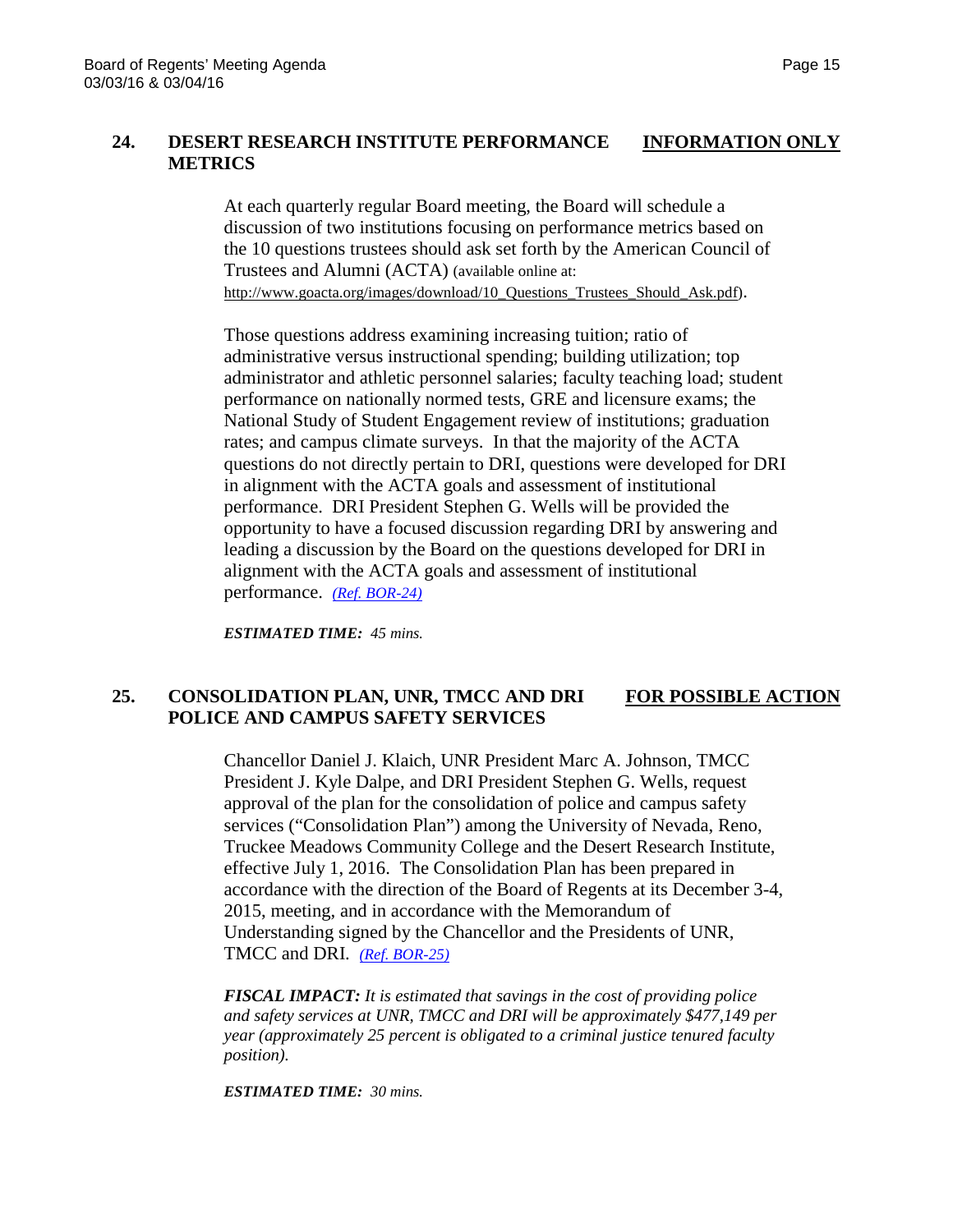### **26. BUDGET TO ACTUAL/ REVISED PROJECTIONS, INFORMATION ONLY**

# **APPROVED REGISTRATION FEE INCREASES, FY 16-FY 19**

Chancellor Daniel J. Klaich and the institution presidents present for information projected budget to actual and revised budgets for the incremental revenues associated with the approved registration fee. *[\(Ref. BOR-26\)](http://system.nevada.edu/tasks/sites/Nshe/assets/File/BoardOfRegents/Agendas/2016/mar-mtgs/bor-refs/BOR-26.pdf)*

*FISCAL IMPACT: Incremental revenues and expenses associated with registration fee revenues, as shown in the reference material.*

*ESTIMATED TIME: 30 mins.*

# **27. 2017-19 BIENNIAL OPERATING BUDGET/ 2017 FOR POSSIBLE ACTION CAPITAL IMPROVEMENT PROJECTS**

Pursuant to the direction from the Board at its January 22, 2016, special meeting, the Chancellor, System staff and institution presidents will present additional data and costs related to the 2017-19 biennial operating budget and enhancements approved in concept. The Chancellor and presidents will also provide information related to projects for consideration in the 2017 Capital Improvement Program request. The Board may provide direction to the Chancellor concerning the development of budget priorities.

*ESTIMATED TIME: 30 mins.*

### **28. UNLV SCHOOL OF MEDICINE FACULTY FOR POSSIBLE ACTION PRACTICE PLAN**

UNLV President Len Jessup requests approval for the creation of the UNLV School of Medicine Faculty Practice Plan. The UNLV School of Medicine Faculty Practice Plan is a fundamental element of the school and allows medical students the ability to gain firsthand experience under the supervision of a physician. Physicians who participate in the practice plan get paid a salary from the medical school so they have more time to spend with their patients and medical students. Two medical practices are ready to join the UNLV School of Medicine, and in order to bring these practices on board, the medical school must have a functioning practice plan in place. The practice plan provides a framework for the creation of the medical school as a non-profit corporation organized under the laws of the State of Nevada and is an affiliated  $501(c)(3)$  in accordance with Board of Regents policy *(Title 4, Chapter 10, Section 10)*. The practice plan is tax-exempt under section  $501(c)(3)$  of the Internal Revenue Code, with the Board of Regents as its sole corporate member. *[\(Ref. BOR-28\)](http://system.nevada.edu/tasks/sites/Nshe/assets/File/BoardOfRegents/Agendas/2016/mar-mtgs/bor-refs/BOR-28.pdf)*

*ESTIMATED TIME: 30 mins.*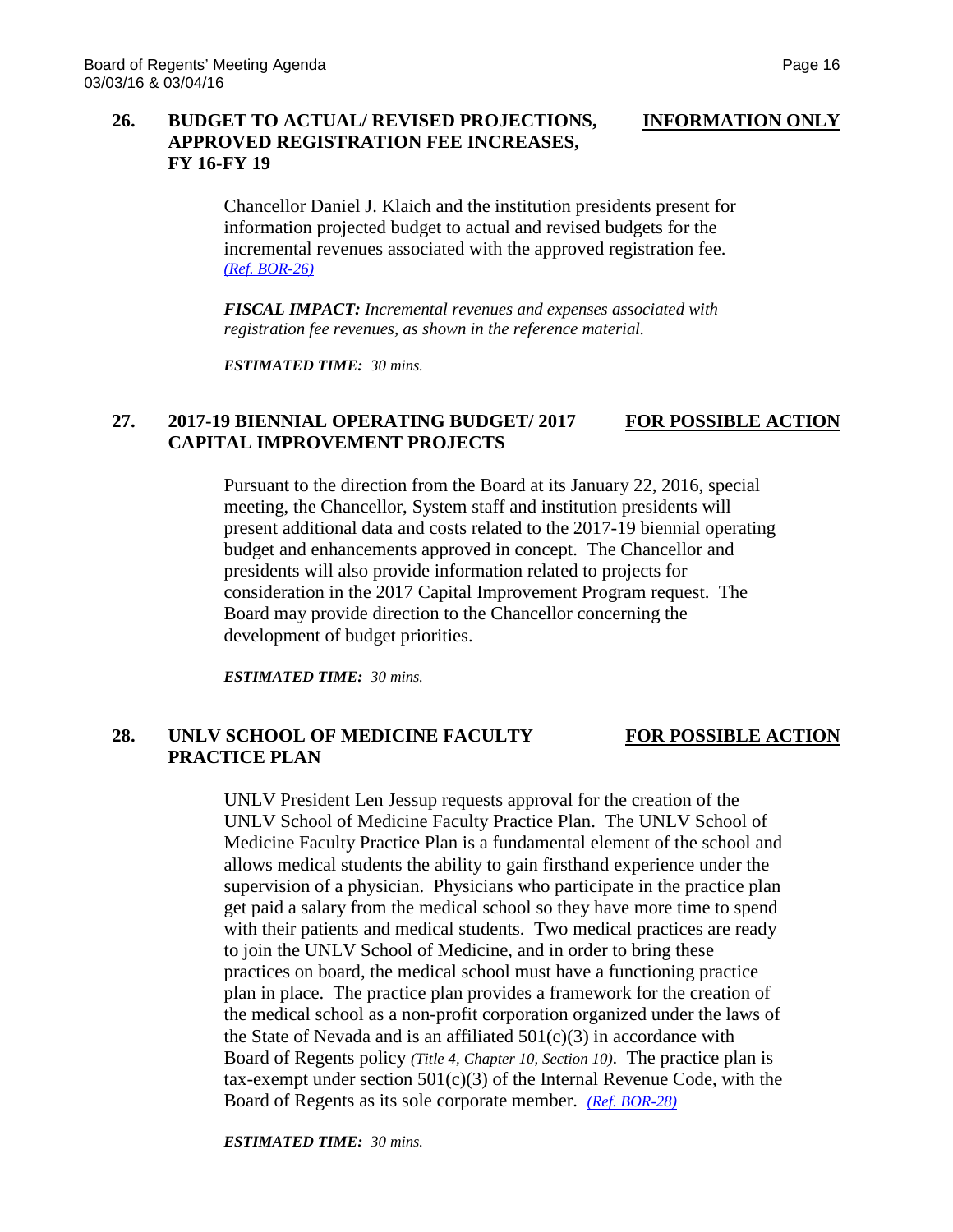### **29. CODE REVISION, TRANSFER OF FOR POSSIBLE ACTION ADMINISTRATORS**

Vice Chancellor for Legal Affairs Brooke Nielsen requests approval of amendments to the Code, Title 2, Chapter 5, new Section 5.4.9.b concerning transfer of administrators. The proposed amendments would allow the Chancellor to approve the transfer of administrative faculty between NSHE institutions and units in support of shared services initiatives approved by the Board of Regents. The presidents, faculty senates and administrators considered for transfer shall have the opportunity to provide written input regarding the proposed transfer. The proposed amendment was presented for information at the Board of Regents' September 10-11, 2015, meeting, and action was deferred in light of the input received at the December 3-4, 2015, meeting. This revised proposal is being presented to the Board for action. *[\(Ref. BOR-29\)](http://system.nevada.edu/tasks/sites/Nshe/assets/File/BoardOfRegents/Agendas/2016/mar-mtgs/bor-refs/BOR-29.pdf)*

*FISCAL IMPACT: Although the transfer of administrative faculty could have a fiscal impact, the impact would vary and cannot be estimated at this time.*

*ESTIMATED TIME: 20 mins.*

# **30. CODE REVISION, SHORTENED NOTICE OF FOR POSSIBLE ACTION TERMINATION FOR ADMINISTRATIVE FACULTY HIRED ON OR AFTER JULY 1, 2016, EXCEPT DRI**

Vice Chancellor for Legal Affairs Brooke Nielsen requests approval of a proposed amendment to the Code, Title 2, Chapter 5, new Section 5.9.6 to provide for shortened notices of termination for administrative faculty hired on or after July 1, 2016. The proposed notice periods after the receipt of written notice of termination are: 60 calendar days in the first 365 calendar days of employment; 90 calendar days in the second year (day 366 through day 730) of employment; 120 calendar days in the third year (day 731 through day 1,095) of employment; and 180 calendar days in the fourth (day 1,096 through day 1,460) or subsequent year of employment. The proposed amendment does not apply to DRI. The proposed amendment was presented for information at the Board of Regents' September 10-11, 2015, meeting, and action was deferred in light of the input received at the December 3-4, 2015, meeting. This revised proposal is being presented to the Board for action. *[\(Ref. BOR-30\)](http://system.nevada.edu/tasks/sites/Nshe/assets/File/BoardOfRegents/Agendas/2016/mar-mtgs/bor-refs/BOR-30.pdf)*

*FISCAL IMPACT: The shortened notices of termination will substantially reduce the monetary liability for notice of termination for employees hired on or after July 1, 2016, but the savings cannot be estimated.*

*ESTIMATED TIME: 20 mins.*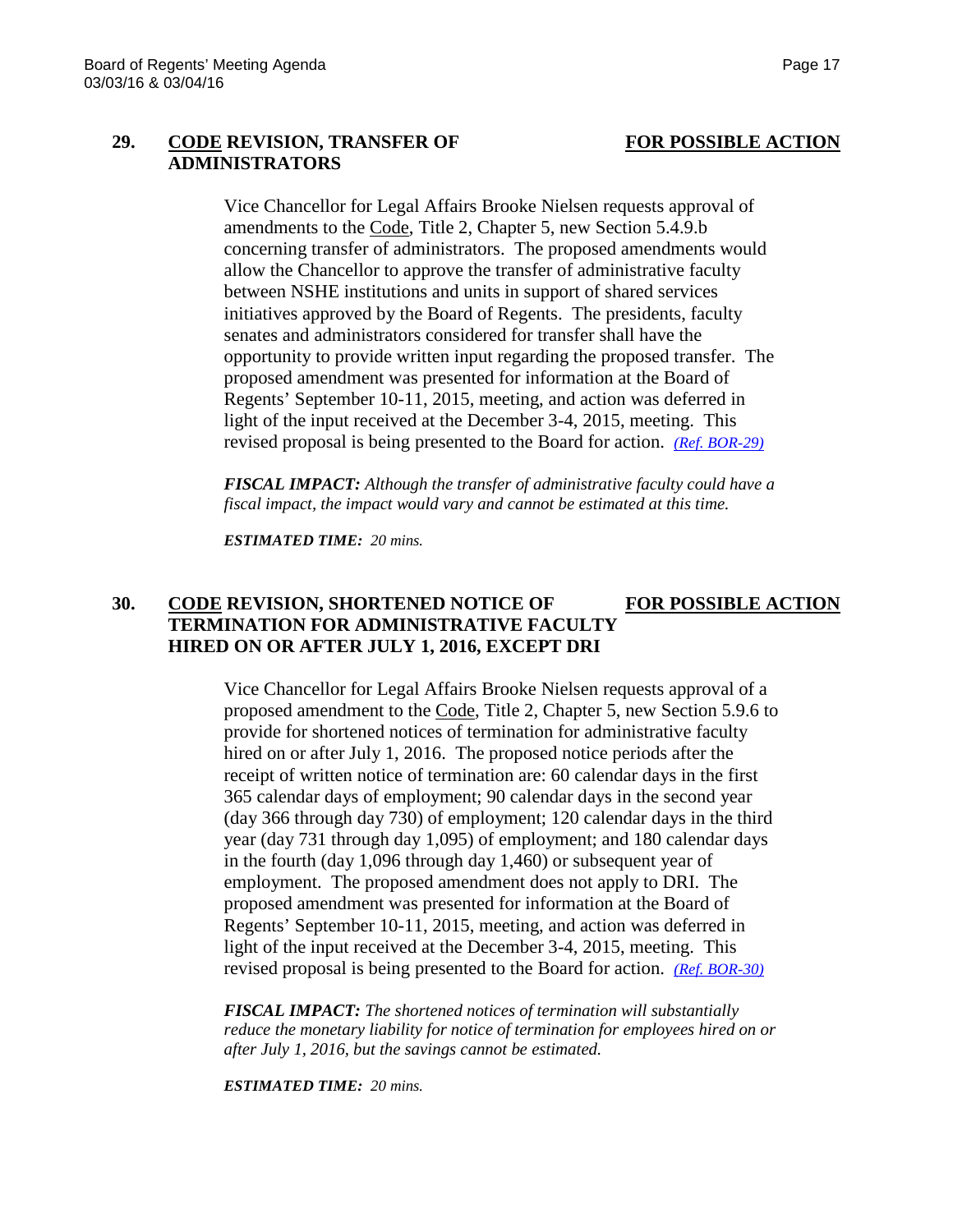### **31.** *PROCEDURES AND GUIDELINES MANUAL* **INFORMATION ONLY REVISION, 2017-19 TUITION AND FEES, UNIVERSITY OF NEVADA SCHOOL OF MEDICINE**

UNR President Marc A. Johnson presents for information the proposed tuition and fee structure for the 2017-19 biennium for the University of Nevada School of Medicine *(Procedures and Guidelines Manual Chapter 7, Sections 3 and 16)*. This request reflects an increase in resident tuition and fees of 4 percent per year for each year of the 2017-19 biennium. *[\(Ref. BOR-31\)](http://system.nevada.edu/tasks/sites/Nshe/assets/File/BoardOfRegents/Agendas/2016/mar-mtgs/bor-refs/BOR-31.pdf)*

At the June 2016 meeting of the Board, President Johnson will seek approval of the full amount of the proposed increase being allocated to the State Supported Operating Budget of the Medical School, net of any increases in the UNR General Improvement, Capital Improvement, Activities and Programs and Technology fees and the Student Access Fee. The Student Access Fee is calculated as a percentage of Tuition and Fees and therefore results in an automatic increase. There are no changes in the other fees. Final action on the proposed tuition and fees is scheduled to occur at the June 9-10, 2016, meeting of the Board.

*ESTIMATED TIME: 15 mins.*

### **32.** *PROCEDURES AND GUIDELINES MANUAL* **INFORMATION ONLY REVISION, 2017-19 TUITION AND FEES, WILLIAM S. BOYD SCHOOL OF LAW, UNLV**

UNLV President Len Jessup presents for information the proposed 2017- 19 biennium tuition and fees for the UNLV William S. Boyd School of Law and the determination that the UNLV William S. Boyd School of Law is not requesting a registration fee increase for the 2017-19 biennium *(Procedures and Guidelines Manual Chapter 7, Sections 4 and 17)*. Final action on the proposed tuition and fees is scheduled to occur at the June 9-10, 2016, meeting of the Board. *[\(Ref. BOR-32\)](http://system.nevada.edu/tasks/sites/Nshe/assets/File/BoardOfRegents/Agendas/2016/mar-mtgs/bor-refs/BOR-32.pdf)*

*ESTIMATED TIME: 15 mins.*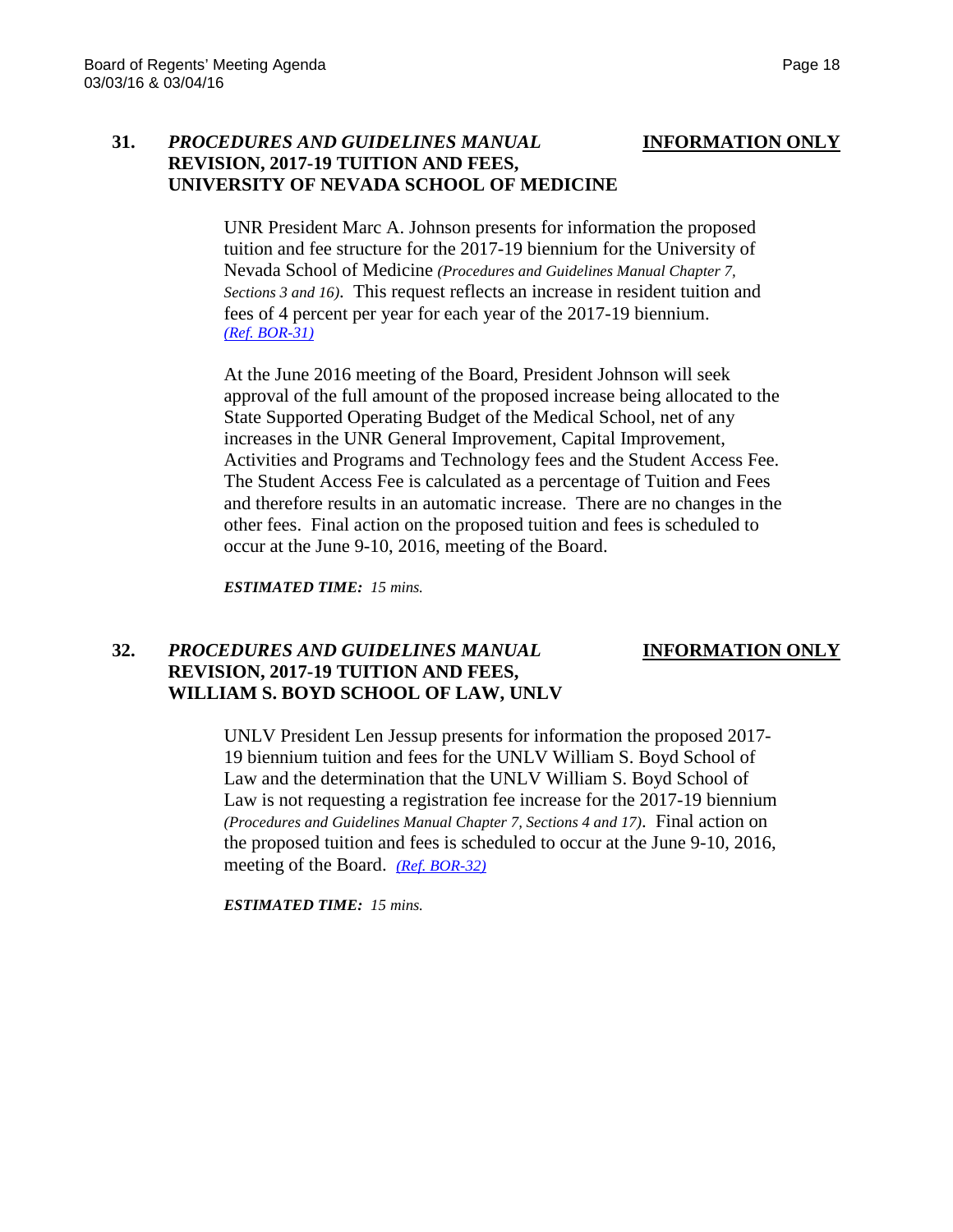### **33.** *PROCEDURES AND GUIDELINES MANUAL* **INFORMATION ONLY REVISION, 2017-19 TUITION AND FEES, SCHOOL OF DENTAL MEDICINE, UNLV**

UNLV President Len Jessup and UNLV School of Dental Medicine Dean Karen P. West present for information the proposed 2017-19 biennium tuition and fees, including summer terms, for the School of Dental Medicine Pre-Doctoral Program *(Procedures and Guidelines Manual Chapter 7, Sections 5 and 18)*. This request reflects a 2 percent tuition and fee increase in each fiscal year of the 2017-19 biennium in order to ensure the longterm sustainability of current programs, remain competitive amongst peer institutions, promote student tuition equity and advance the School of Dental Medicine's mission of providing high-quality dental care to underserved residents of Nevada. Final action on the proposed tuition and fees is scheduled to occur at the June 9-10, 2016, meeting of the Board. *[\(Ref. BOR-33\)](http://system.nevada.edu/tasks/sites/Nshe/assets/File/BoardOfRegents/Agendas/2016/mar-mtgs/bor-refs/BOR-33.pdf)*

*ESTIMATED TIME: 15 mins.*

### **34.** *PROCEDURES AND GUIDELINES MANUAL* **INFORMATION ONLY REVISION, 2017-19 TUITION AND FEES, UNLV SCHOOL OF MEDICINE**

UNLV President Len Jessup and UNLV School of Medicine Founding Dean Barbara Atkinson present for information the proposed 2017-19 biennium student fees and the proposed 2017-19 biennium registration fees and non-resident tuition for the UNLV School of Medicine. Final action on the proposed tuition and fees is scheduled to occur at the June 9- 10, 2016, meeting of the Board. *[\(Ref. BOR-34\)](http://system.nevada.edu/tasks/sites/Nshe/assets/File/BoardOfRegents/Agendas/2016/mar-mtgs/bor-refs/BOR-34.pdf)*

*ESTIMATED TIME: 15 mins.*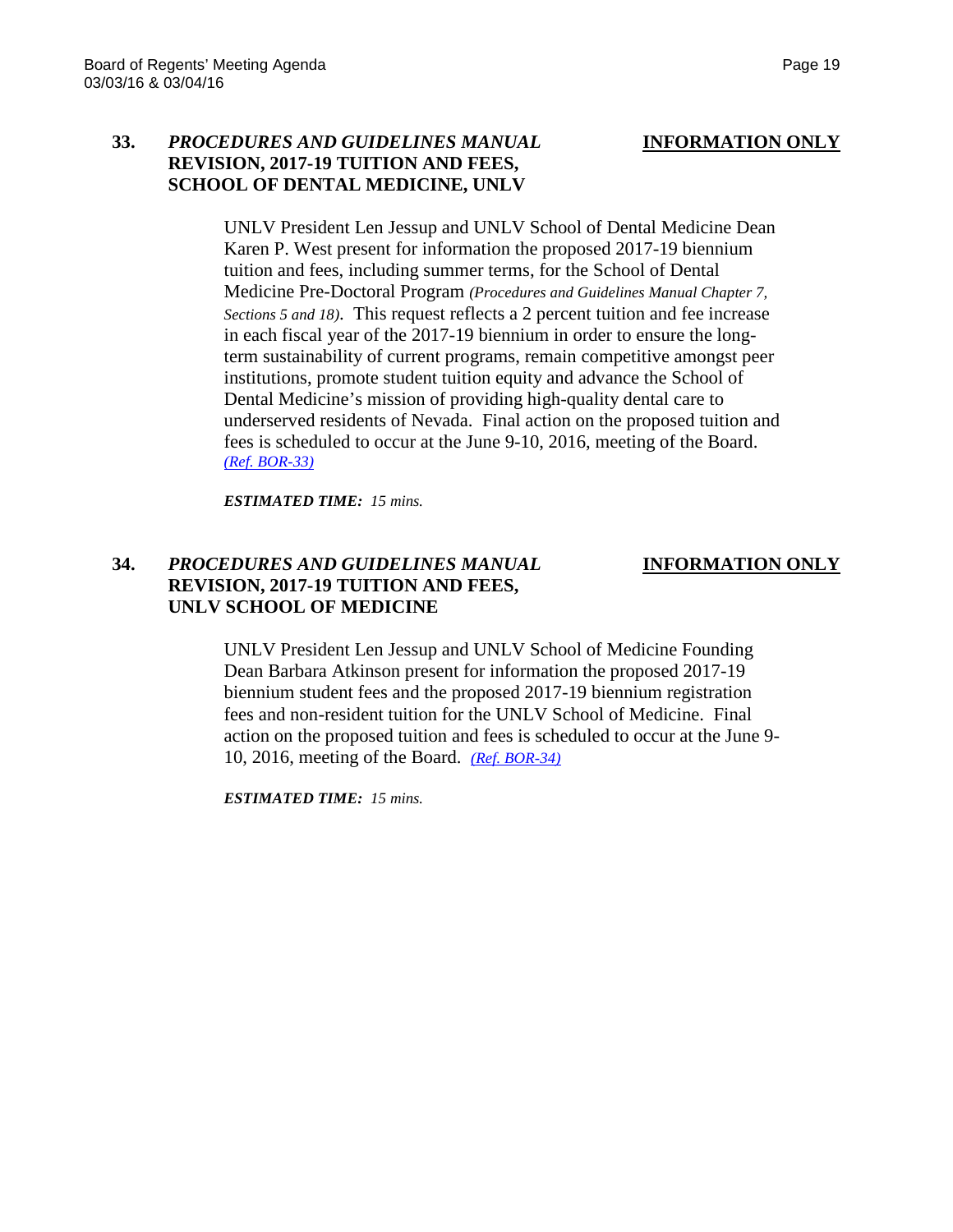### **35.** *PROCEDURES AND GUIDELINES MANUAL* **FOR POSSIBLE ACTION REVISION, DIFFERENTIAL PROGRAM FEE, EXECUTIVE MASTERS IN HEALTH ADMINISTRATION, UNLV**

UNLV President Len Jessup requests approval of a differential fee for the new Executive Masters in Health Administration (EMHA) program beginning enrollment in summer 2016 *(Procedures and Guidelines Manual Chapter 7, Section 9)*. Executive degree programs targeting health care professionals have grown significantly across the country with health care market expansion and organizations providing tuition reimbursement. The UNLV online EMHA is a new program designed for experienced health care administrators and professional individuals whose schedules do not give them the flexibility of completing degree requirements in a traditional academic setting, and it is designed to meet a growing need for health care professionals that are looking to broaden their knowledge base as they seek upper-level leadership positions in health care organizations. This program is anticipated to become fully self-sustaining in three years by including the proposed differential fees with other UNLV mandatory fees. This request is being brought to the Board outside of the normal fee cycle because the program has not been approved by the Academic, Research and Student Affairs Committee. The requested differential program fee is dependent upon approval from the Academic, Research and Student Affairs Committee at its March 3, 2016, meeting. *[\(Ref. BOR-35\)](http://system.nevada.edu/tasks/sites/Nshe/assets/File/BoardOfRegents/Agendas/2016/mar-mtgs/bor-refs/BOR-35.pdf)*

*ESTIMATED TIME: 10 mins.*

# **36.** *PROCEDURES AND GUIDELINES MANUAL* **FOR POSSIBLE ACTION REVISION, DISTRIBUTION OF STUDENT REGISTRATION FEES, ACADEMIC YEARS 2017-2018 AND 2018-2019**

Chancellor Daniel J. Klaich and the institution presidents request approval for the distribution of the student registration fees for academic years 2017-2018 and 2018-2019 *(Procedures and Guidelines Manual Chapter 7, Section 15)*. *[\(Ref. BOR-36\)](http://system.nevada.edu/tasks/sites/Nshe/assets/File/BoardOfRegents/Agendas/2016/mar-mtgs/bor-refs/BOR-36.pdf)*

*ESTIMATED TIME: 10 mins.*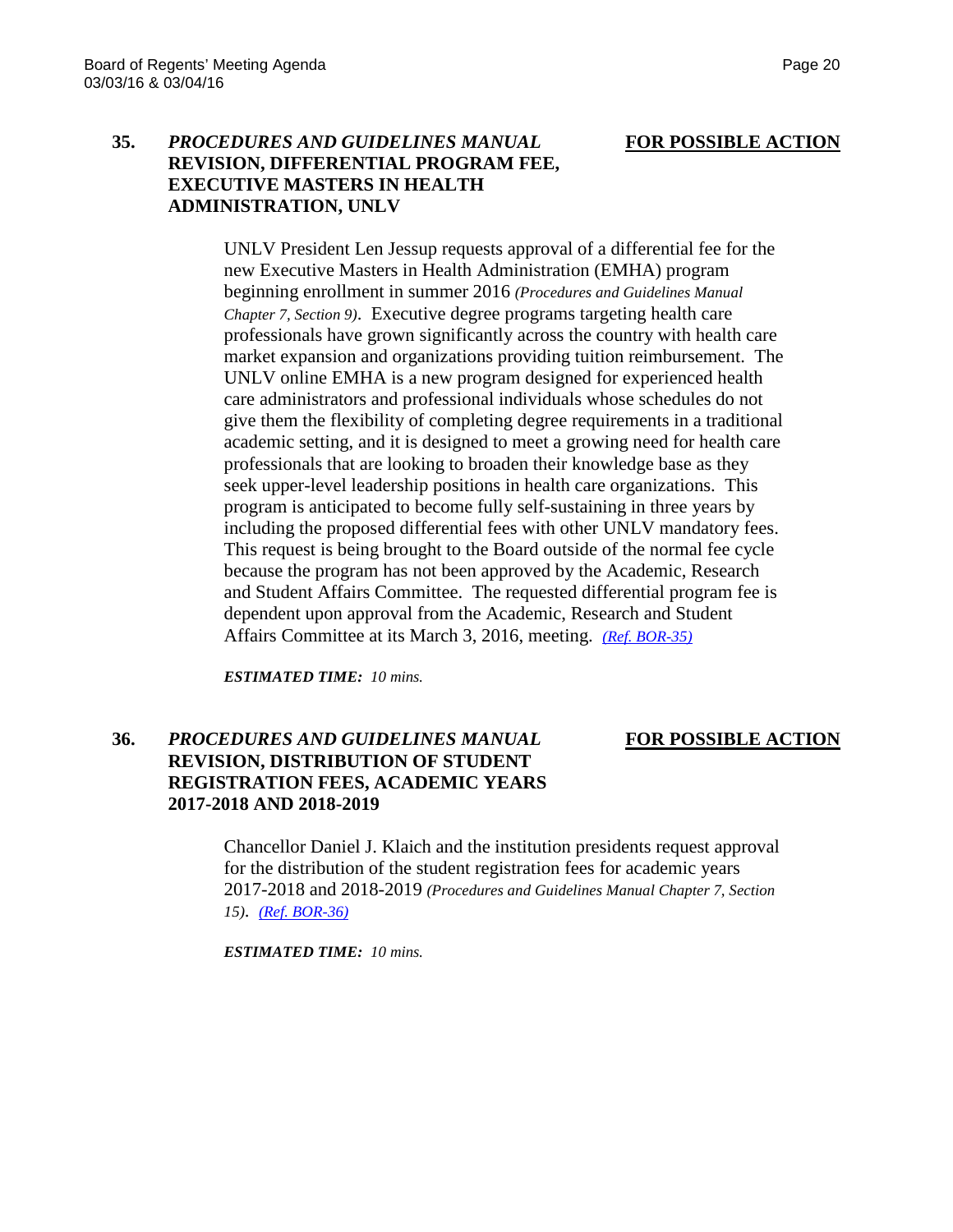### *ESTIMATED TIME: 20 mins.*

*NOTE: Please refer to the specific committee agenda for complete reference materials and/or reports.*

# **37. AD HOC TMCC PRESIDENT SEARCH FOR POSSIBLE ACTION COMMITTEE**

# Chair Kevin C. Melcher will present for Board approval a report on the ad hoc TMCC President Search Committee meetings held on December 9, 2015, and February 2, 2016, and Board action may be requested on the following:

 $\triangleright$  Minutes: The Committee considered for approval the minutes from the December 9, 2015, meeting. *[\(Ref. TMCC PSC-2\)](http://system.nevada.edu/tasks/sites/Nshe/assets/File/BoardOfRegents/Agendas/2016/feb-mtgs/tmccpres-refs/TMCC%20PSC-2.pdf)*

### **38. AD HOC COMMITTEE ON ATHLETICS FOR POSSIBLE ACTION**

Co-Chairs Jason Geddes and Kevin J. Page will present for Board approval a report on the ad hoc Committee on Athletics meeting held on February 25, 2016, and Board action may be requested on the following:

- $\triangleright$  Minutes: The Committee considered for approval the minutes from the November 30, 2015, meeting. *[\(Ref. COA-2\)](http://system.nevada.edu/tasks/sites/Nshe/assets/File/BoardOfRegents/Agendas/2016/feb-mtgs/athl-refs/COA-2.pdf)*
- Employment Agreement for UNR Athletic Director: The Committee considered for approval a proposed employment agreement for UNR Director of Athletics Doug Knuth. *[\(Ref. COA-3\)](http://system.nevada.edu/tasks/sites/Nshe/assets/File/BoardOfRegents/Agendas/2016/feb-mtgs/athl-refs/COA-3.pdf)*
- ▶ Coach Contract Template and Guidelines: The Committee reviewed the NSHE Basketball/Football Coach Contract Template, Contract Checklist and Guidelines. The Committee may consider for approval the documents as presented or recommend staff seek additional information to revise the documents as necessary. *[\(Ref. COA-4\)](http://system.nevada.edu/tasks/sites/Nshe/assets/File/BoardOfRegents/Agendas/2016/feb-mtgs/athl-refs/COA-4.pdf)*
- $\triangleright$  Review of Responses to Athletics Competitiveness and Benchmarking RFP: The Committee reviewed the responses to the Request for Proposal issued for an Athletics Competitiveness and Benchmarking Study of the UNR and UNLV Athletic Departments, and may recommend the award of a contract for the study. The Committee may also recommend specific action to the Board, the Chancellor, the presidents and/or the athletic directors with regard to the Request for Proposal. *[\(Ref. COA-5\)](http://system.nevada.edu/tasks/sites/Nshe/assets/File/BoardOfRegents/Agendas/2016/feb-mtgs/athl-refs/COA-5.pdf)*
- CSN Athletic Program Expansion: The Committee heard a report on CSN's plan to expand its athletic programs. The Committee may consider for approval the plan as presented or recommend revisions to the plan. *[\(Ref. COA-7\)](http://system.nevada.edu/tasks/sites/Nshe/assets/File/BoardOfRegents/Agendas/2016/feb-mtgs/athl-refs/COA-7.pdf)*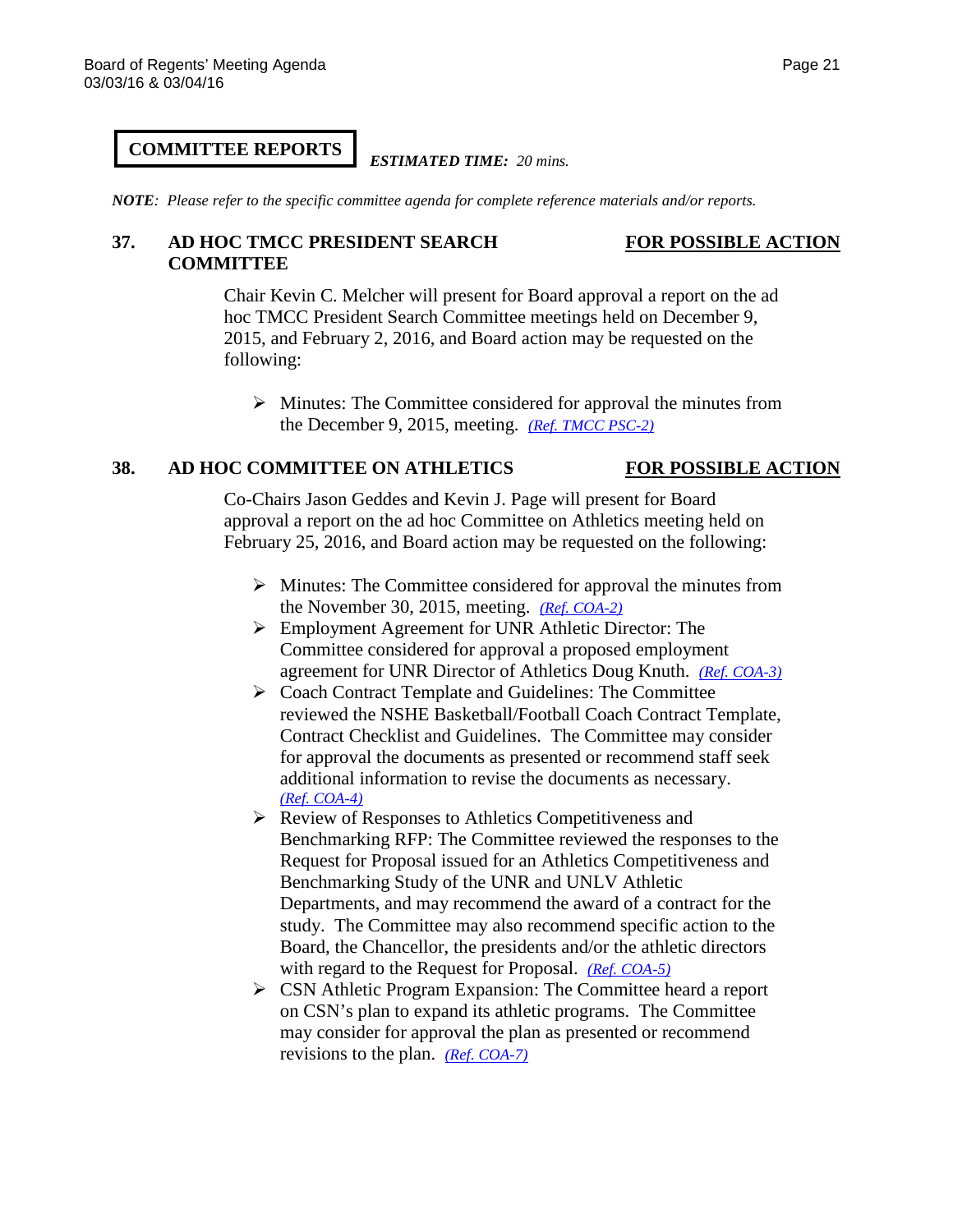# **39. ACADEMIC, RESEARCH AND STUDENT FOR POSSIBLE ACTION AFFAIRS COMMITTEE**

Chair Jason Geddes will present for Board approval a report on the Academic, Research and Student Affairs Committee meeting held on March 3, 2016, and Board action may be requested on the following:

- $\triangleright$  Minutes: The Committee considered for approval the minutes from the December 3, 2015, meeting. *[\(Ref. ARSA-2a\)](http://system.nevada.edu/tasks/sites/Nshe/assets/File/BoardOfRegents/Agendas/2016/mar-mtgs/arsa-refs/ARSA-2a.pdf)*
- UNR-Program Deactivation, MA in Secondary Education: The Committee considered for approval the deactivation of the Master of Arts in Secondary Education at UNR. *[\(Ref. ARSA-2b\)](http://system.nevada.edu/tasks/sites/Nshe/assets/File/BoardOfRegents/Agendas/2016/mar-mtgs/arsa-refs/ARSA-2b.pdf)*
- UNLV-Academic Master Plan Revision: The Committee considered for approval a revision to UNLV's Academic Master Plan to include among its planned programs an Executive Master of Health Care Administration. *[\(Ref. ARSA-2c\)](http://system.nevada.edu/tasks/sites/Nshe/assets/File/BoardOfRegents/Agendas/2016/mar-mtgs/arsa-refs/ARSA-2c.pdf)*
- WNC-Academic Master Plan Revision: The Committee considered for approval a revision to WNC's Academic Master Plan to include among its planned programs an Associate of Business. *[\(Ref. ARSA-2d\)](http://system.nevada.edu/tasks/sites/Nshe/assets/File/BoardOfRegents/Agendas/2016/mar-mtgs/arsa-refs/ARSA-2d.pdf)*
- *Handbook* Revision, Residency Determinations: The Committee considered for approval a revision to Board policy *(Title 4, Chapter 15, Sections 2 and 4)* concerning residency determinations. Specifically, the policy revision clarifies that an individual may be deemed a resident student based on the student or the student's family relocating to Nevada for the primary purpose of full-time employment "in Nevada" or to establish a business in "and living in" Nevada. In addition, the policy adds "in Nevada" to the definition of 'relocated' for purposes of residency determination. *[\(Ref. ARSA-2e\)](http://system.nevada.edu/tasks/sites/Nshe/assets/File/BoardOfRegents/Agendas/2016/mar-mtgs/arsa-refs/ARSA-2e.pdf)*
- TMCC-New Organizational Unit, Center for Applied Logistics Management: The Committee considered for approval a new Center for Applied Logistics Management at TMCC. *[\(Ref. ARSA-3\)](http://system.nevada.edu/tasks/sites/Nshe/assets/File/BoardOfRegents/Agendas/2016/mar-mtgs/arsa-refs/ARSA-3.pdf)*
- WNC-New Degree, Associate of Business: The Committee considered for approval an Associate of Business degree at WNC. *[\(Ref. ARSA-4\)](http://system.nevada.edu/tasks/sites/Nshe/assets/File/BoardOfRegents/Agendas/2016/mar-mtgs/arsa-refs/ARSA-4.pdf)*
- GBC-New Program, BA in Social Science: The Committee considered for approval a Bachelor of Arts degree in Social Science at GBC. *[\(Ref. ARSA-5\)](http://system.nevada.edu/tasks/sites/Nshe/assets/File/BoardOfRegents/Agendas/2016/mar-mtgs/arsa-refs/ARSA-5.pdf)*
- GBC-New Program, BA in Natural Resources: The Committee considered for approval a Bachelor of Arts degree in Natural Resources at GBC. *[\(Ref. ARSA-6\)](http://system.nevada.edu/tasks/sites/Nshe/assets/File/BoardOfRegents/Agendas/2016/mar-mtgs/arsa-refs/ARSA-6.pdf)*
- UNR-New Program, BS in Biomedical Engineering: The Committee considered for approval a Bachelor of Science degree in Biomedical Engineering at UNR. *[\(Ref. ARSA-7\)](http://system.nevada.edu/tasks/sites/Nshe/assets/File/BoardOfRegents/Agendas/2016/mar-mtgs/arsa-refs/ARSA-7.pdf)*
- UNLV-New Program, EMHA: The Committee considered for approval an Executive Master of Health Care Administration degree at UNLV. *[\(Ref. ARSA-8\)](http://system.nevada.edu/tasks/sites/Nshe/assets/File/BoardOfRegents/Agendas/2016/mar-mtgs/arsa-refs/ARSA-8.pdf)*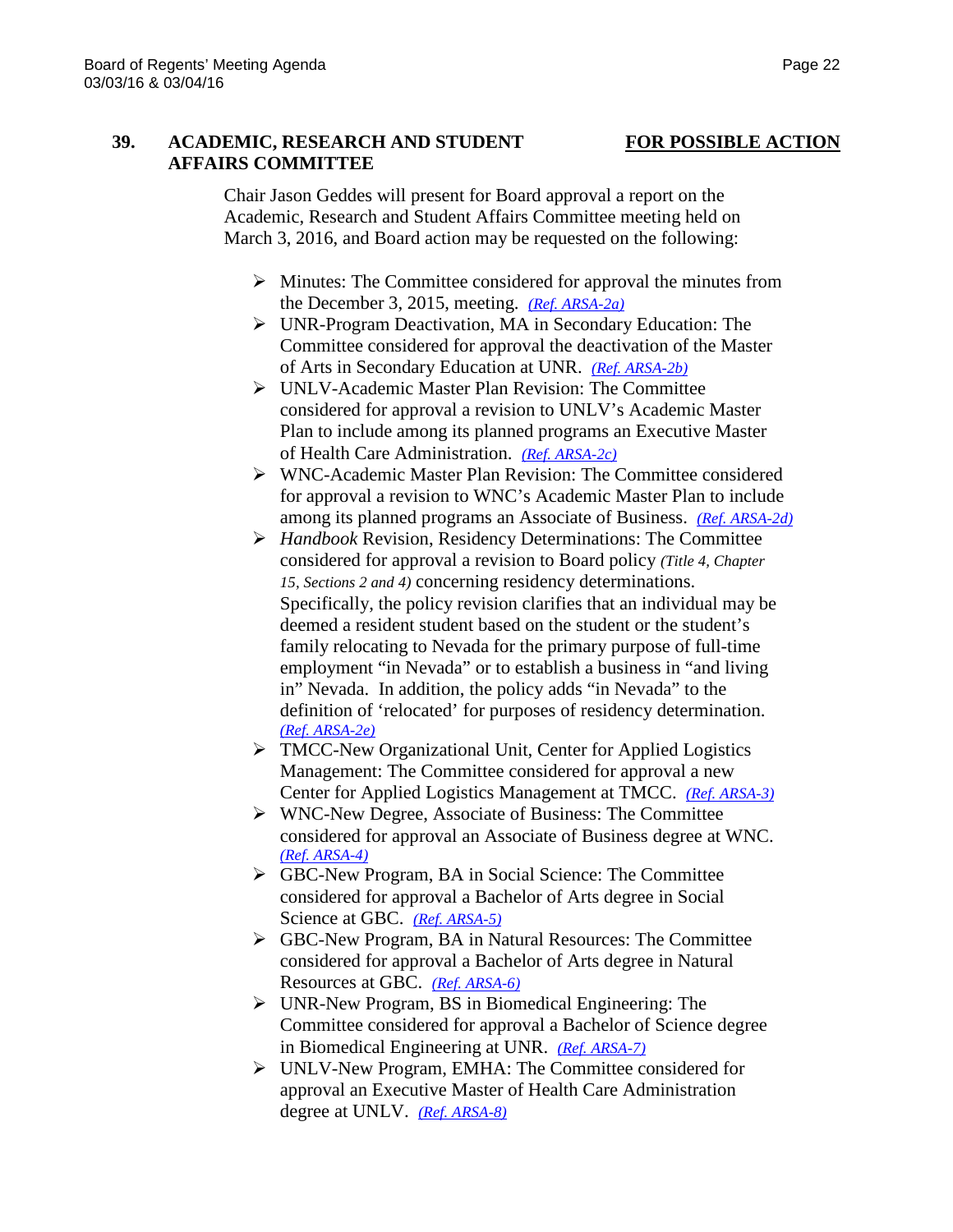## **39. ACADEMIC, RESEARCH AND STUDENT FOR POSSIBLE ACTION AFFAIRS COMMITTEE –** *(continued)*

- Ensuring Quality Programs within NSHE Institutions; *Handbook* Revision, Existing Program Reviews: The Committee heard a report on how NSHE institutions evaluate and ensure quality academic programs, including information on interactions with local employers, evaluation of student success and the accreditation process. The Committee considered for approval a revision to Board policy *(Title 4, Chapter 14, Section 5)* concerning the annual report on existing program reviews to require selected institutions to present more detailed information on their program reviews. *[\(Refs. ARSA-9a](http://system.nevada.edu/tasks/sites/Nshe/assets/File/BoardOfRegents/Agendas/2016/mar-mtgs/arsa-refs/ARSA-9a.pdf) an[d ARSA-9b\)](http://system.nevada.edu/tasks/sites/Nshe/assets/File/BoardOfRegents/Agendas/2016/mar-mtgs/arsa-refs/ARSA-9b.pdf)*
- Regents' Awards: The Committee considered for approval the following nominations for 2016 Regents' awards:
	- Nevada Regents' Creative Activities Award *[\(Ref. ARSA-11a\)](http://system.nevada.edu/tasks/sites/Nshe/assets/File/BoardOfRegents/Agendas/2016/mar-mtgs/arsa-refs/ARSA-11a.pdf)* Lindsay Wilson, TMCC Eunkang Koh, UNR
	- Nevada Regents' Teaching Award *[\(Ref. ARSA-11b\)](http://system.nevada.edu/tasks/sites/Nshe/assets/File/BoardOfRegents/Agendas/2016/mar-mtgs/arsa-refs/ARSA-11b.pdf)* Dr. Engrid Barnett, TMCC Dr. Andrew Spivak, UNLV
	- Nevada Regents' Academic Advisor Award *[\(Ref. ARSA-11c\)](http://system.nevada.edu/tasks/sites/Nshe/assets/File/BoardOfRegents/Agendas/2016/mar-mtgs/arsa-refs/ARSA-11c.pdf)* Dr. Natalie Brown, TMCC Stacy Shapin, UNLV Dr. James Brusser, UNLV
	- Nevada Regents' Researcher Award *[\(Ref. ARSA-11d\)](http://system.nevada.edu/tasks/sites/Nshe/assets/File/BoardOfRegents/Agendas/2016/mar-mtgs/arsa-refs/ARSA-11d.pdf)* Dr. Lawrence Walker, UNLV
	- Nevada Regents' Rising Researcher Award *[\(Ref. ARSA-11e\)](http://system.nevada.edu/tasks/sites/Nshe/assets/File/BoardOfRegents/Agendas/2016/mar-mtgs/arsa-refs/ARSA-11e.pdf)* Dr. Elizabeth Hausrath, UNLV Dr. Henry Fu, UNR Dr. Adam C. Watts, DRI

### **40. BUSINESS, FINANCE AND FACILITIES FOR POSSIBLE ACTION COMMITTEE**

Chair Kevin J. Page will present for Board approval a report on the Business, Finance and Facilities Committee meeting held on March 3, 2016, and Board action may be requested on the following:

- $\triangleright$  Minutes: The Committee considered for approval the minutes from the December 3, 2015, meeting. *[\(Ref. BFF-2a\)](http://system.nevada.edu/tasks/sites/Nshe/assets/File/BoardOfRegents/Agendas/2016/mar-mtgs/bff-refs/BFF-2a.pdf)*
- 2015 Self-Supporting Summer School/Calendar Year Budgets, Budget to Actual Comparison: The Committee considered for approval acceptance of the report of the 2015 Self-Supporting Summer School and Calendar Year Budgets, Budget to Actual Comparison for the NSHE. *[\(Refs. BFF-2b1](http://system.nevada.edu/tasks/sites/Nshe/assets/File/BoardOfRegents/Agendas/2016/mar-mtgs/bff-refs/BFF-2b(1).pdf) and [BFF-2b2\)](http://system.nevada.edu/tasks/sites/Nshe/assets/File/BoardOfRegents/Agendas/2016/mar-mtgs/bff-refs/BFF-2b(2).pdf)*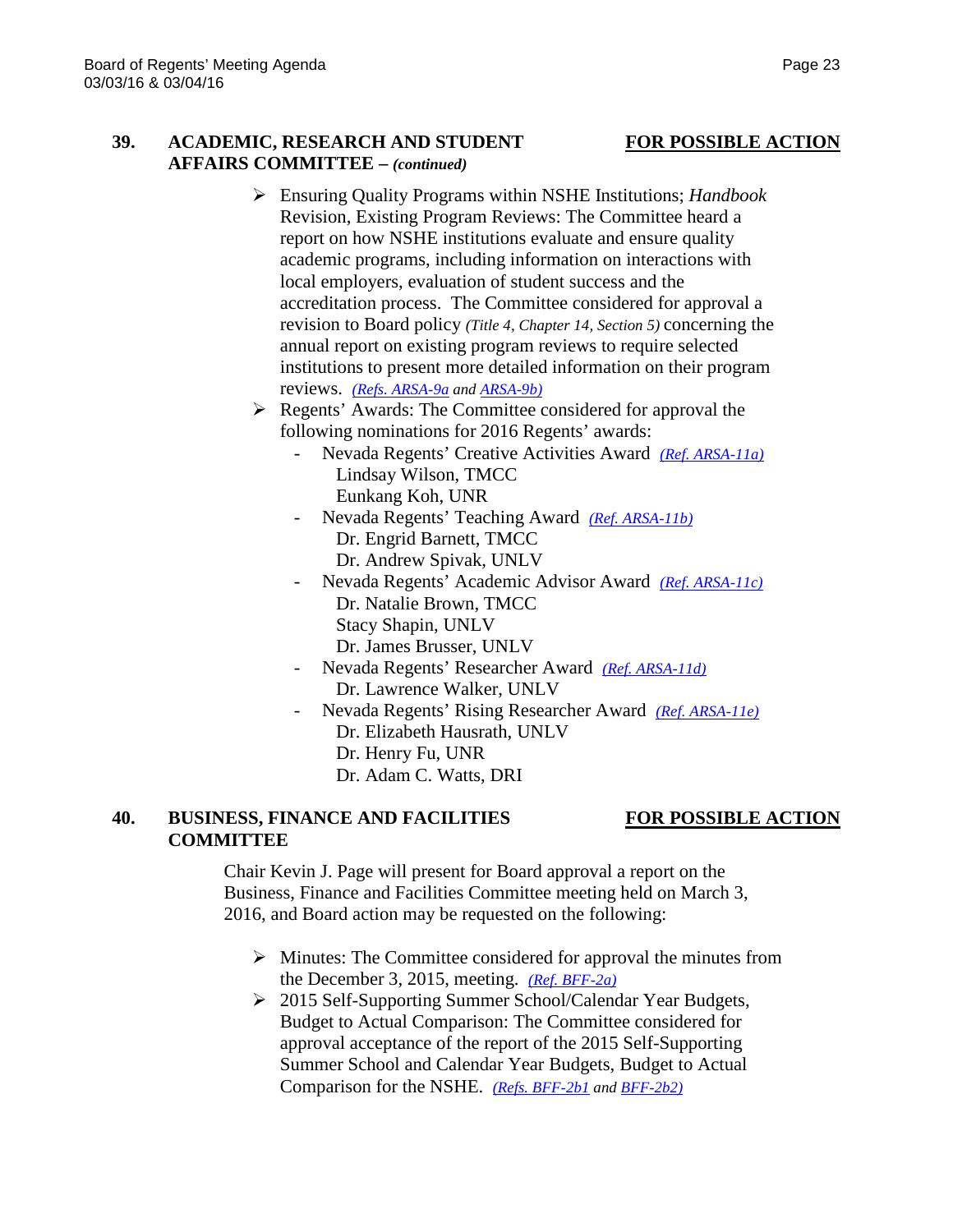# **40. BUSINESS, FINANCE AND FACILITIES FOR POSSIBLE ACTION COMMITTEE –** *(continued)*

- Mid-Year Fiscal Year 2015-2016 Self-Supporting Budgets & 2016 Summer School/Calendar Year Budgets: The Committee considered for approval acceptance of the NSHE Mid-Year Self-Supporting Budgets for Fiscal Year 2015-2016 and the Self-Supporting Summer School/Calendar Year Budgets for Calendar Year 2016. *[\(Refs. BFF-2c1](http://system.nevada.edu/tasks/sites/Nshe/assets/File/BoardOfRegents/Agendas/2016/mar-mtgs/bff-refs/BFF-2c(1).pdf) and [BFF-2c2\)](http://system.nevada.edu/tasks/sites/Nshe/assets/File/BoardOfRegents/Agendas/2016/mar-mtgs/bff-refs/BFF-2c(2).pdf)*
- Second Quarter Fiscal Year 2015-2016 NSHE All Funds Report: The Committee considered for approval acceptance of the report of the Second Quarter Fiscal Year 2015-2016 All Funds Report for the NSHE. *[\(Refs. BFF-2d1](http://system.nevada.edu/tasks/sites/Nshe/assets/File/BoardOfRegents/Agendas/2016/mar-mtgs/bff-refs/BFF-2d(1).pdf) and [BFF-2d2\)](http://system.nevada.edu/tasks/sites/Nshe/assets/File/BoardOfRegents/Agendas/2016/mar-mtgs/bff-refs/BFF-2d(2).pdf)*
- Second Quarter Fiscal Year 2015-2016 Budget Transfers, State Supported or Self-Supporting Operating Budgets: The Committee considered for approval acceptance of the Second Quarter Fiscal Year 2015-2016 Budget Transfers of State Supported or Self-Supporting Operating Budget Funds Between Functions. *[\(Refs. BFF-2e1](http://system.nevada.edu/tasks/sites/Nshe/assets/File/BoardOfRegents/Agendas/2016/mar-mtgs/bff-refs/BFF-2e(1).pdf) an[d BFF-2e2\)](http://system.nevada.edu/tasks/sites/Nshe/assets/File/BoardOfRegents/Agendas/2016/mar-mtgs/bff-refs/BFF-2e(2).pdf)*
- UNSOM Fourth Amendment to Extend Lease at 5380 S. Rainbow Blvd., Las Vegas-UNR: The Committee considered for approval UNR's request to amend and extend the existing lease for 5380 S. Rainbow Blvd., Las Vegas, through July 31, 2017. *[\(Ref. BFF-2f\)](http://system.nevada.edu/tasks/sites/Nshe/assets/File/BoardOfRegents/Agendas/2016/mar-mtgs/bff-refs/BFF-2f.pdf)*
- UNSOM Fourth Amendment to Lease for 1703/1707 W. Charleston Blvd., Las Vegas-UNR: The Committee considered for approval UNR's request to amend the existing lease for 1703/1707 W. Charleston Blvd., Las Vegas, allowing for the extension and assignment of the lease through May 31, 2021. *[\(Ref. BFF-2g\)](http://system.nevada.edu/tasks/sites/Nshe/assets/File/BoardOfRegents/Agendas/2016/mar-mtgs/bff-refs/BFF-2g.pdf)*
- Authorization to Accept and Pre-Approval to Sell Gift of Real Property Located at 536 Smithridge Park, Reno, NV-UNR: The Committee considered for approval UNR's request to accept the gift donation of a residential townhouse located at 536 Smithridge Park, Reno, and to allow the Chancellor or his designee to sell the property at or above the current appraised value and sign all required gift acceptance and sale related documents, after consultation with and review by the Vice Chancellor for Legal Affairs. *[\(Ref. BFF-2h\)](http://system.nevada.edu/tasks/sites/Nshe/assets/File/BoardOfRegents/Agendas/2016/mar-mtgs/bff-refs/BFF-2h.pdf)*
- Transfer of Real Property at 839/845 N. Center St., Reno, from the UNR Foundation to the NSHE-UNR: The Committee considered for approval the deed transfer of 839/845 N. Center St. from the UNR Foundation to the NSHE on behalf of UNR. *[\(Ref. BFF-2i\)](http://system.nevada.edu/tasks/sites/Nshe/assets/File/BoardOfRegents/Agendas/2016/mar-mtgs/bff-refs/BFF-2i.pdf)*
- Powerline Easement on NSC Campus: The Committee considered for approval the Electrical Transmission Easement Agreement presented by NSC. *[\(Ref. BFF-2j\)](http://system.nevada.edu/tasks/sites/Nshe/assets/File/BoardOfRegents/Agendas/2016/mar-mtgs/bff-refs/BFF-2j.pdf)*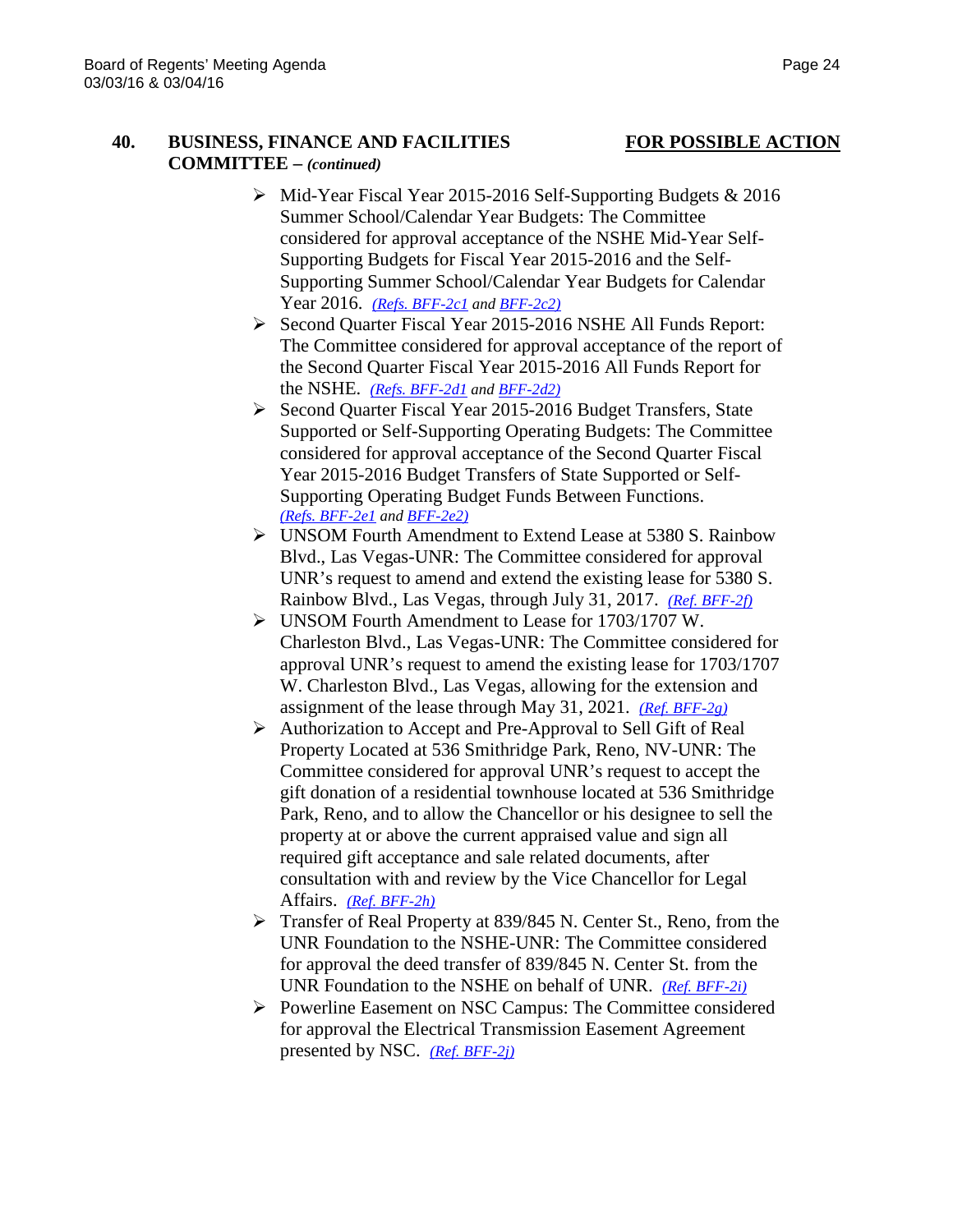# **40. BUSINESS, FINANCE AND FACILITIES FOR POSSIBLE ACTION COMMITTEE –** *(continued)*

- 
- Transfer of State Appropriated Performance Pool Funds Between NSHE Appropriation Budgets: The Committee considered for approval seeking Interim Finance Committee approval, pursuant to Section 70 of Senate Bill 514 (Chapter 534, *Statutes of Nevada 2015*), to transfer sums appropriated to the Performance Funding Pool Account to the respective formula-funded budget accounts of the NSHE in Fiscal Year 2016-2017. *[\(Ref. BFF-2k\)](http://system.nevada.edu/tasks/sites/Nshe/assets/File/BoardOfRegents/Agendas/2016/mar-mtgs/bff-refs/BFF-2k.pdf)*
- Fiscal Year 2017 Cloud Seeding Program, DRI: The Committee considered for approval DRI's request to seek Interim Finance Committee authorization in the amount of \$899,904 for the Fiscal Year 2017 Nevada Cloud Seeding Program. *[\(Ref. BFF-3\)](http://system.nevada.edu/tasks/sites/Nshe/assets/File/BoardOfRegents/Agendas/2016/mar-mtgs/bff-refs/BFF-3.pdf)*
- $\triangleright$  NSHE 2016B & 2016C Taxable Certificates of Participation Financing Resolution-UNLV: The Committee considered for approval UNLV's request for a Financing Resolution and Installment Purchase Agreement authorizing the NSHE, on behalf of UNLV, to issue fixed rate Certificates of Participation in an amount not to exceed \$51,500,000 for the purpose of refinancing the 2015B promissory note. *[\(Ref. BFF-4\)](http://system.nevada.edu/tasks/sites/Nshe/assets/File/BoardOfRegents/Agendas/2016/mar-mtgs/bff-refs/BFF-4.pdf)*
- Pennington Medical Education Building, 2016A Refunding Note Resolution-UNR: The Committee considered for approval UNR's request for a Resolution to issue a fixed rate tax-exempt note to refinance the existing 2009A note in an amount not to exceed \$7,600,000. *[\(Ref. BFF-5\)](http://system.nevada.edu/tasks/sites/Nshe/assets/File/BoardOfRegents/Agendas/2016/mar-mtgs/bff-refs/BFF-5.pdf)*
- NSHE 2016A Refunding Bond Resolution-System Administration: The Committee considered for approval a Resolution to allow the NSHE, on behalf of UNLV and UNR, to issue fixed rate taxexempt revenue bonds to refinance the 2008A and 2009A series revenue bonds for interest savings subject to established Board approved debt management guidelines. *[\(Ref. BFF-6\)](http://system.nevada.edu/tasks/sites/Nshe/assets/File/BoardOfRegents/Agendas/2016/mar-mtgs/bff-refs/BFF-6.pdf)*
- $\triangleright$  New School of the Arts Fine Arts Building Financing Plan/Promissory Note-UNR: The Committee considered for approval the UNR financing plan for a new School of the Arts Fine Arts Building project and a promissory note from the UNR Foundation to the Board of Regents of the NSHE/UNR. *[\(Ref. BFF-8\)](http://system.nevada.edu/tasks/sites/Nshe/assets/File/BoardOfRegents/Agendas/2016/mar-mtgs/bff-refs/BFF-8.pdf)*
- $\triangleright$  NSHE Efficiency and Effectiveness Initiatives: The Committee discussed its role in reviewing and making recommendations to the Board regarding the Efficiency and Effectiveness Initiative and may provide direction to the Chancellor and/or institution presidents on future actions and reports.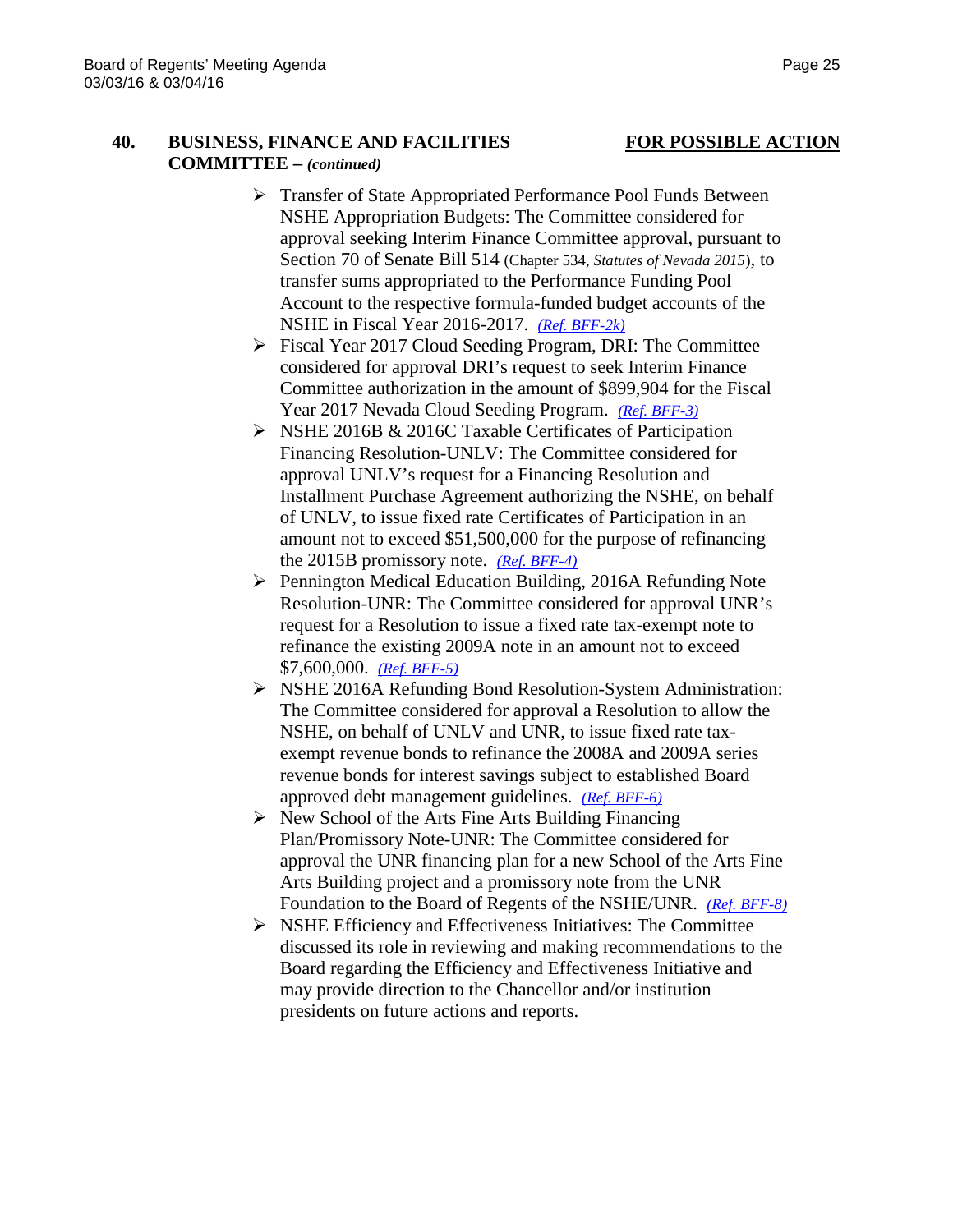# **40. BUSINESS, FINANCE AND FACILITIES FOR POSSIBLE ACTION COMMITTEE –** *(continued)*

 $\triangleright$  Nevada Department of Transportation Acquisition of Land and Temporary Construction Easement for Project Neon, Shadow Lane Campus-UNLV: The Committee considered for approval UNLV's request to (A) sell to the State of Nevada approximately 22,346 square feet of land (.51 acres) and grant a temporary (four year) construction easement covering approximately 23,481 square feet (.54 acres) on the Shadow Lane Campus necessary for Project Neon in an amount not less than \$1,187,242 (the amount currently offered by NDOT) or such higher amount agreed to by UNLV and NDOT in advance of the presentation of this agenda item in light of the independent appraisal review commissioned by UNLV, *or* (B) to grant to NDOT a license/temporary right of entry over the area of the Shadow Lane Campus necessary for Project Neon while UNLV finalizes negotiations with NDOT on the value of the land, temporary easement and other damages. The Committee also considered for approval UNLV's request to authorize the Chancellor to finalize, approve and execute any documents necessary to the approvals the Board grants herein provided such documents are first approved as to form by the Vice Chancellor for Legal Affairs. *[\(Ref. BFF-11\)](http://system.nevada.edu/tasks/sites/Nshe/assets/File/BoardOfRegents/Agendas/2016/mar-mtgs/bff-refs/BFF-11.pdf)*

### **41. CULTURAL DIVERSITY AND TITLE IX FOR POSSIBLE ACTION COMPLIANCE COMMITTEE**

Chair Cedric Crear will present for Board approval a report on the Cultural Diversity and Title IX Compliance Committee meeting held on March 3, 2016, and Board action may be requested on the following:

 $\triangleright$  Minutes: The Committee considered for approval the minutes from the December 4, 2015, meeting. *[\(Ref. CD-2\)](http://system.nevada.edu/tasks/sites/Nshe/assets/File/BoardOfRegents/Agendas/2016/mar-mtgs/cdix-refs/CD-2.pdf)*

# **42. HEALTH SCIENCES SYSTEM COMMITTEE FOR POSSIBLE ACTION**

Chair James Dean Leavitt will present for Board approval a report on the Health Sciences System Committee meeting held on March 3, 2016, and Board action may be requested on the following:

 $\triangleright$  Minutes: The Committee considered for approval the minutes from the December 4, 2015, meeting. *[\(Ref. HSS-2\)](http://system.nevada.edu/tasks/sites/Nshe/assets/File/BoardOfRegents/Agendas/2016/mar-mtgs/hss-refs/HSS-2.pdf)*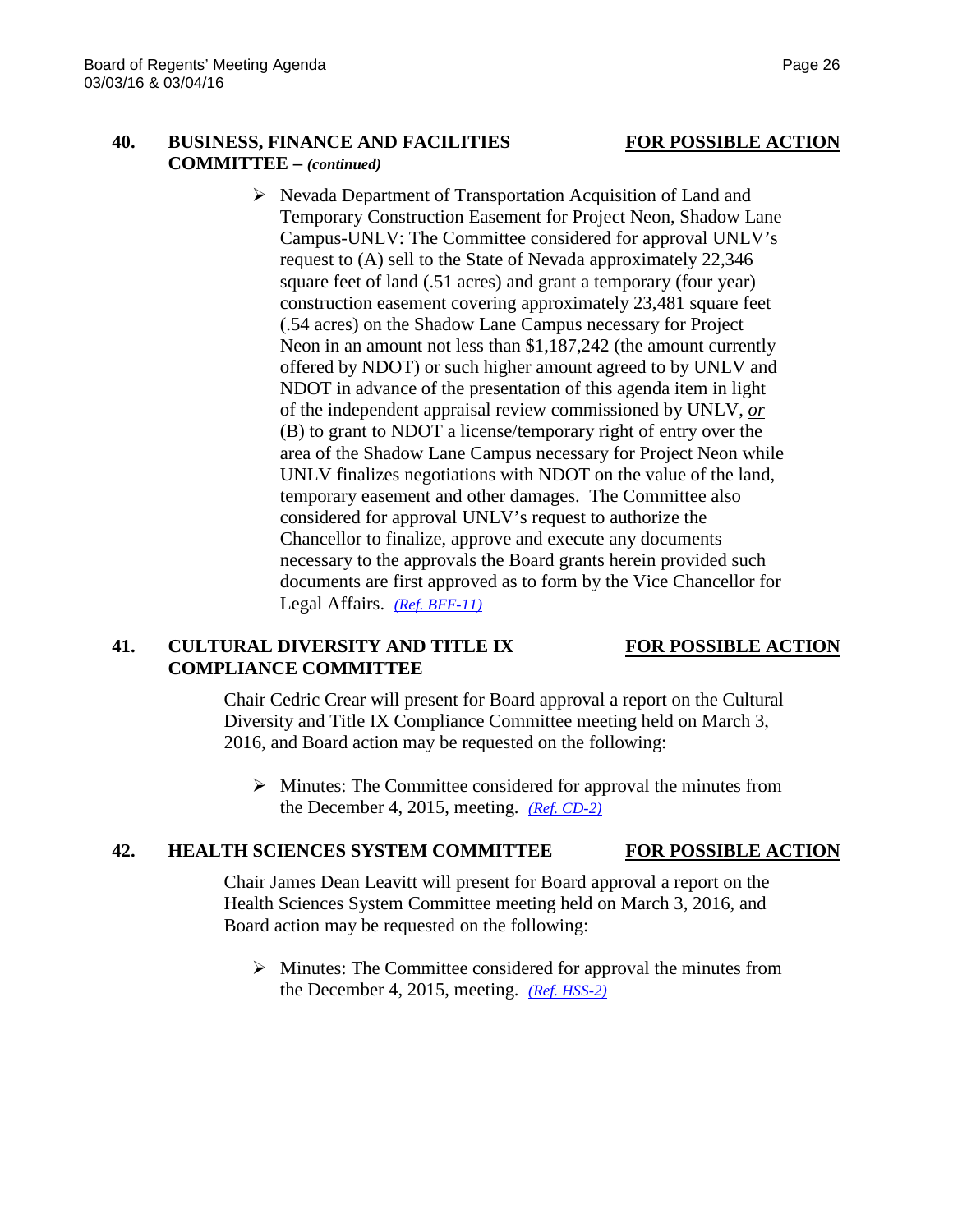## **43. AUDIT COMMITTEE FOR POSSIBLE ACTION**

Chair Allison Stephens will present for Board approval a report on the Audit Committee meeting held on March 4, 2016, and Board action may be requested on the following:

- $\triangleright$  Minutes: The Committee considered for approval the minutes from the December 3, 2015, meeting. *[\(Ref. A-2a\)](http://system.nevada.edu/tasks/sites/Nshe/assets/File/BoardOfRegents/Agendas/2016/mar-mtgs/audit-refs/A-2a.pdf)*
- $\triangleright$  Internal Audit Follow-Up Reports: The Committee considered for approval acceptance of the following internal audit follow-up reports:
	- Cashier's Office, UNR *[\(Ref. A-2b\)](http://system.nevada.edu/tasks/sites/Nshe/assets/File/BoardOfRegents/Agendas/2016/mar-mtgs/audit-refs/A-2b.pdf)*
	- Bookstore Contract, WNC *[\(Ref. A-2c\)](http://system.nevada.edu/tasks/sites/Nshe/assets/File/BoardOfRegents/Agendas/2016/mar-mtgs/audit-refs/A-2c.pdf)*
- $\triangleright$  The Committee considered for approval the following internal audit reports and institutional responses: *[\(Ref. Audit Summary\)](http://system.nevada.edu/tasks/sites/Nshe/assets/File/BoardOfRegents/Agendas/2016/mar-mtgs/audit-refs/Audit%20Summary.pdf)*
	- CSUN Preschool, UNLV *[\(Ref. A-3\)](http://system.nevada.edu/tasks/sites/Nshe/assets/File/BoardOfRegents/Agendas/2016/mar-mtgs/audit-refs/A-3.pdf)*
	- Child & Family Research Center, UNR *[\(Ref. A-4\)](http://system.nevada.edu/tasks/sites/Nshe/assets/File/BoardOfRegents/Agendas/2016/mar-mtgs/audit-refs/A-4.pdf)*
	- Facilities Maintenance Services, UNR *[\(Ref. A-5\)](http://system.nevada.edu/tasks/sites/Nshe/assets/File/BoardOfRegents/Agendas/2016/mar-mtgs/audit-refs/A-5.pdf)*
	- Fleischmann Planetarium, UNR *[\(Ref. A-6\)](http://system.nevada.edu/tasks/sites/Nshe/assets/File/BoardOfRegents/Agendas/2016/mar-mtgs/audit-refs/A-6.pdf)*
- $\triangleright$  Audit Exception Report: The Committee considered for approval the Audit Exception Report for the six months ended December 31, 2015. *[\(Ref. A-7\)](http://system.nevada.edu/tasks/sites/Nshe/assets/File/BoardOfRegents/Agendas/2016/mar-mtgs/audit-refs/A-7.pdf)*
- $\triangleright$  Student Financial Aid, CSN: The Committee heard a report on the CSN Student Financial Aid resolution from the 2011-2012 Award Year, including the estimated amount to be repaid versus the actual amount and the sources of funding used. The Committee may recommend specific action to the Board of Regents, Chancellor or President Richards with regard to the report. *[\(Ref. A-8\)](http://system.nevada.edu/tasks/sites/Nshe/assets/File/BoardOfRegents/Agendas/2016/mar-mtgs/audit-refs/A-8.pdf)*

### **44. INVESTMENT COMMITTEE FOR POSSIBLE ACTION**

Chair Kevin C. Melcher will present for Board approval a report on the Investment Committee meeting held on March 4, 2016, and Board action may be requested on the following:

- $\triangleright$  Minutes: The Committee considered for approval the minutes from the October 23, 2015, and December 3, 2015, meetings. *[\(Refs. INV-2a](http://system.nevada.edu/tasks/sites/Nshe/assets/File/BoardOfRegents/Agendas/2016/mar-mtgs/inv-refs/IF-2a.pdf) and [INV-2b\)](http://system.nevada.edu/tasks/sites/Nshe/assets/File/BoardOfRegents/Agendas/2016/mar-mtgs/inv-refs/IF-2b.pdf)*
- Pooled Endowment and Operating Funds; Operating Pool Reserve: The Committee heard a report from Cambridge Associates and System staff on asset allocation and investment returns for the pooled Endowment and pooled Operating Funds for the quarter ended December 31, 2015, and on the status of the Operating Pool Reserve. Cambridge Associates and System staff may provide specific recommendations on fund managers which may include hiring, terminating or changing managers. Based on the report, the Committee may recommend changes to the asset allocation, fund managers and/or strategic ranges for the pooled funds.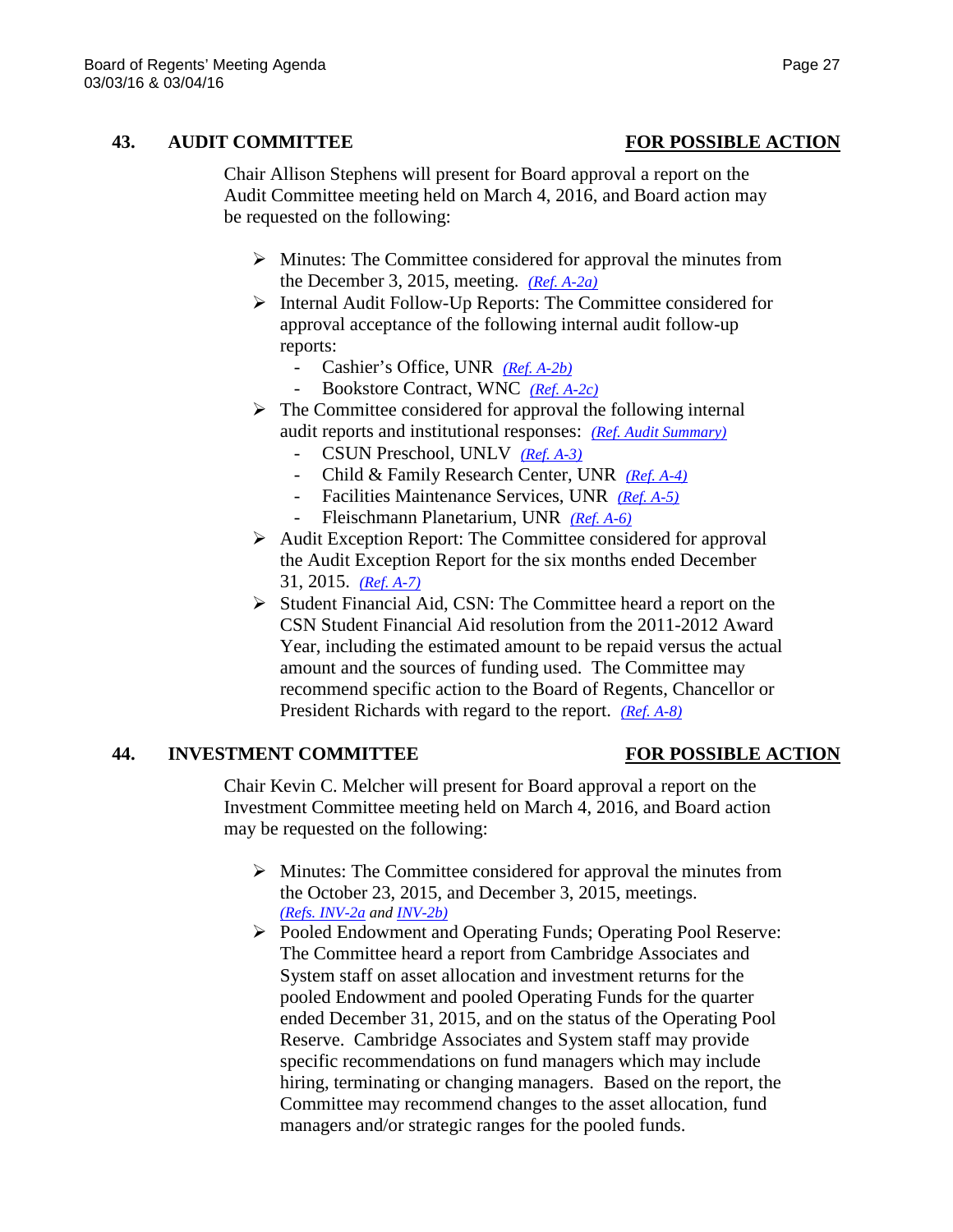### **45. COLLECTIVE BARGAINING ELECTION, CSN FOR POSSIBLE ACTION**

Vice Chancellor for Legal Affairs Brooke Nielsen requests Board of Regents approval of the holding of a collective bargaining election to be conducted by the American Arbitration Association at the College of Southern Nevada in accordance with *Handbook* Title 4, Chapter 4, Section 6. *[\(Ref. BOR-45\)](http://system.nevada.edu/tasks/sites/Nshe/assets/File/BoardOfRegents/Agendas/2016/mar-mtgs/bor-refs/BOR-45.pdf)*

*ESTIMATED TIME: 5 mins.*

### **46. NEW BUSINESS INFORMATION ONLY**

Items for consideration at future meetings may be suggested. Any discussion of an item under "New Business" is limited to description and clarification of the subject matter of the item, which may include the reasons for the request.

*ESTIMATED TIME: 5 mins.*

## **47. PUBLIC COMMENT INFORMATION ONLY**

Public comment will be taken during this agenda item. No action may be taken on a matter raised under this item until the matter is included on an agenda as an item on which action may be taken. Comments will be limited to two minutes per person. Persons making comment will be asked to begin by stating their name for the record and to spell their last name. The Board Chair may elect to allow additional public comment on a specific agenda item when that agenda item is being considered.

In accordance with Attorney General Opinion No. 00-047, as restated in the Attorney General's Open Meeting Law Manual, the Board Chair may prohibit comment if the content of that comment is a topic that is not relevant to, or within the authority of, the Board of Regents, or if the content is willfully disruptive of the meeting by being irrelevant, repetitious, slanderous, offensive, inflammatory, irrational or amounting to personal attacks or interfering with the rights of other speakers.

*ESTIMATED TIME: 10 mins.*